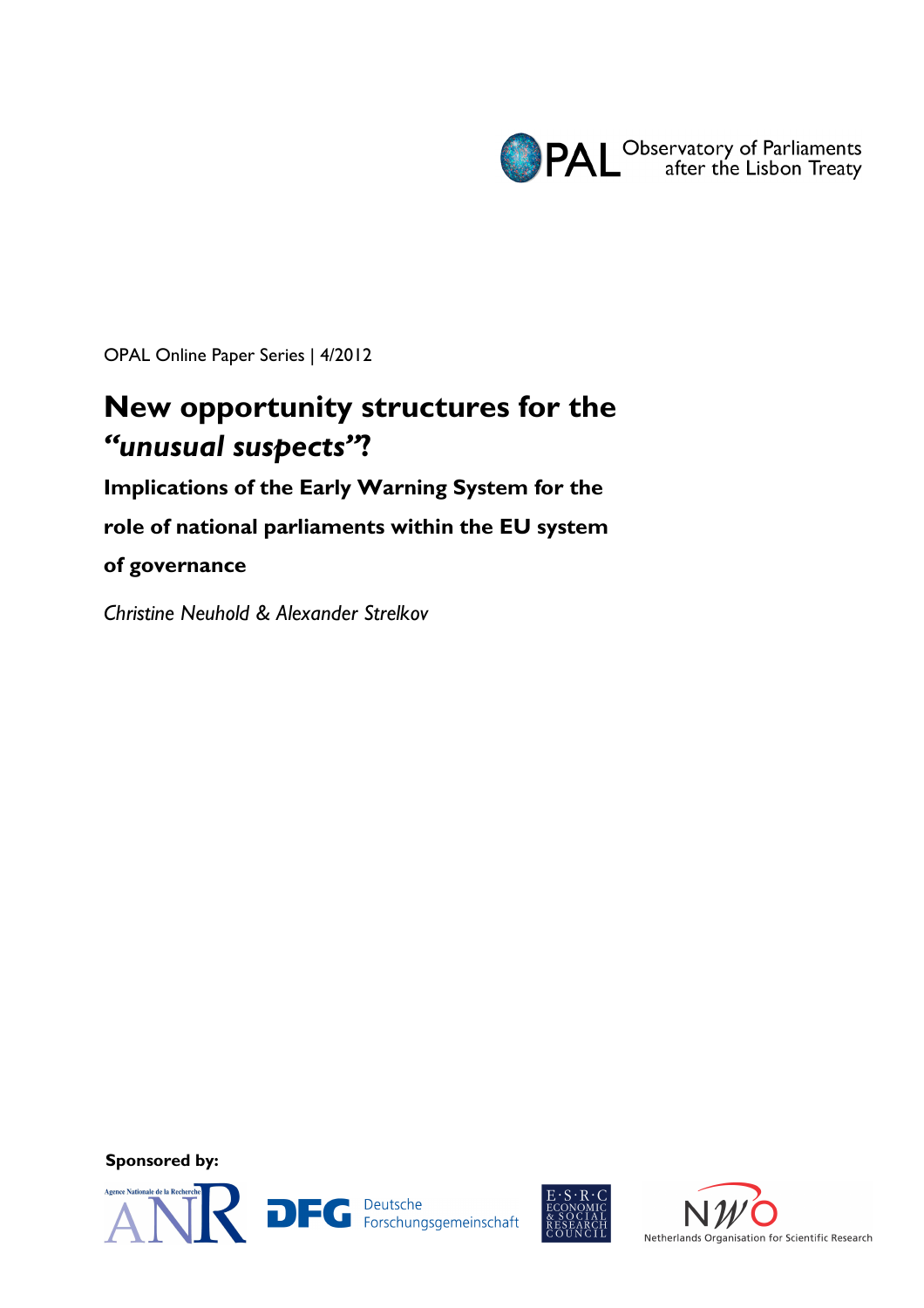This online paper series is published by the **Observatory of Parliaments after the Lisbon Treaty** (OPAL).

OPAL is a scientific consortium comprising researchers from four partner institutions:









**University of Cologne** 

OPAL Online Papers are published at **www.opal-europe.org**.

**Series Editors:** Thomas Christiansen & Ariella Huff **ISBN:** 978-90-818813-3-3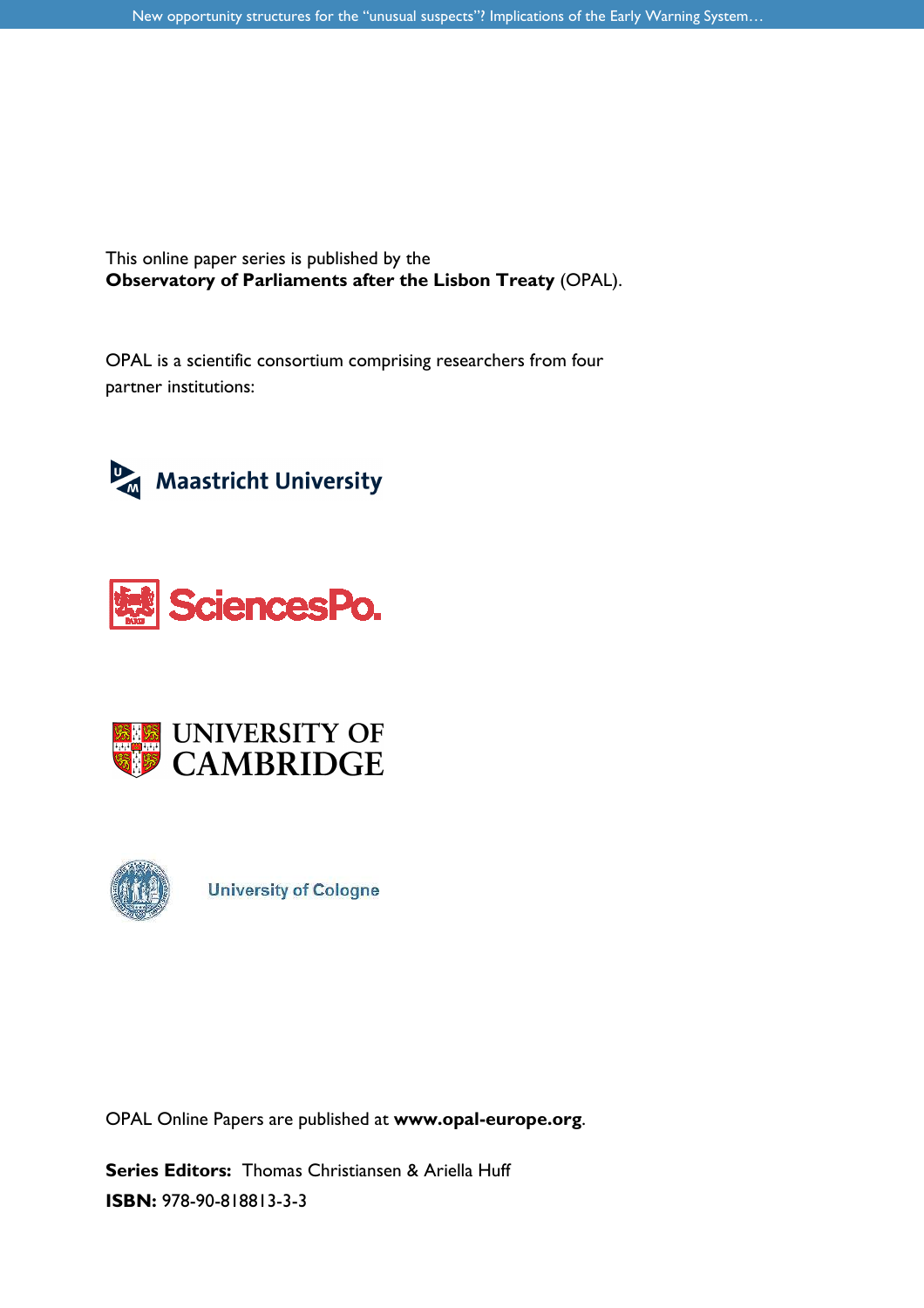## New opportunity structures for the *"unusual suspects"*? Implications of the Early Warning System for the role of national parliaments within the EU system of governance

*Christine Neuhold & Alexander Strelkov* 

### **Abstract**

*The Treaty of Lisbon upgrades the role of national parliaments in the European Union (EU) by foreseeing a number of mechanisms in order to contribute actively to the "good functioning of the Union". One of the most notable provisions is the so-called Early Warning System (EWS), which has already been put to the test before the Treaty came into force. This contribution aims to assess first empirical experiences with this new mechanism. In this quest the concept of "opportunity structure" is used to assess the redistribution of power between the national level and the EU arena. The main argument is that a new opportunity structure empowers national parliaments that have thus far not played a pro-active role in EU affairs and as such provides new venues for their political action. These observations are based on an analysis of data of the "COSAC subsidiarity checks" and the IPEX database.* 

**Keywords:** Early warning System (EWS), Lisbon Treaty, National parliaments, Inter-institutional relations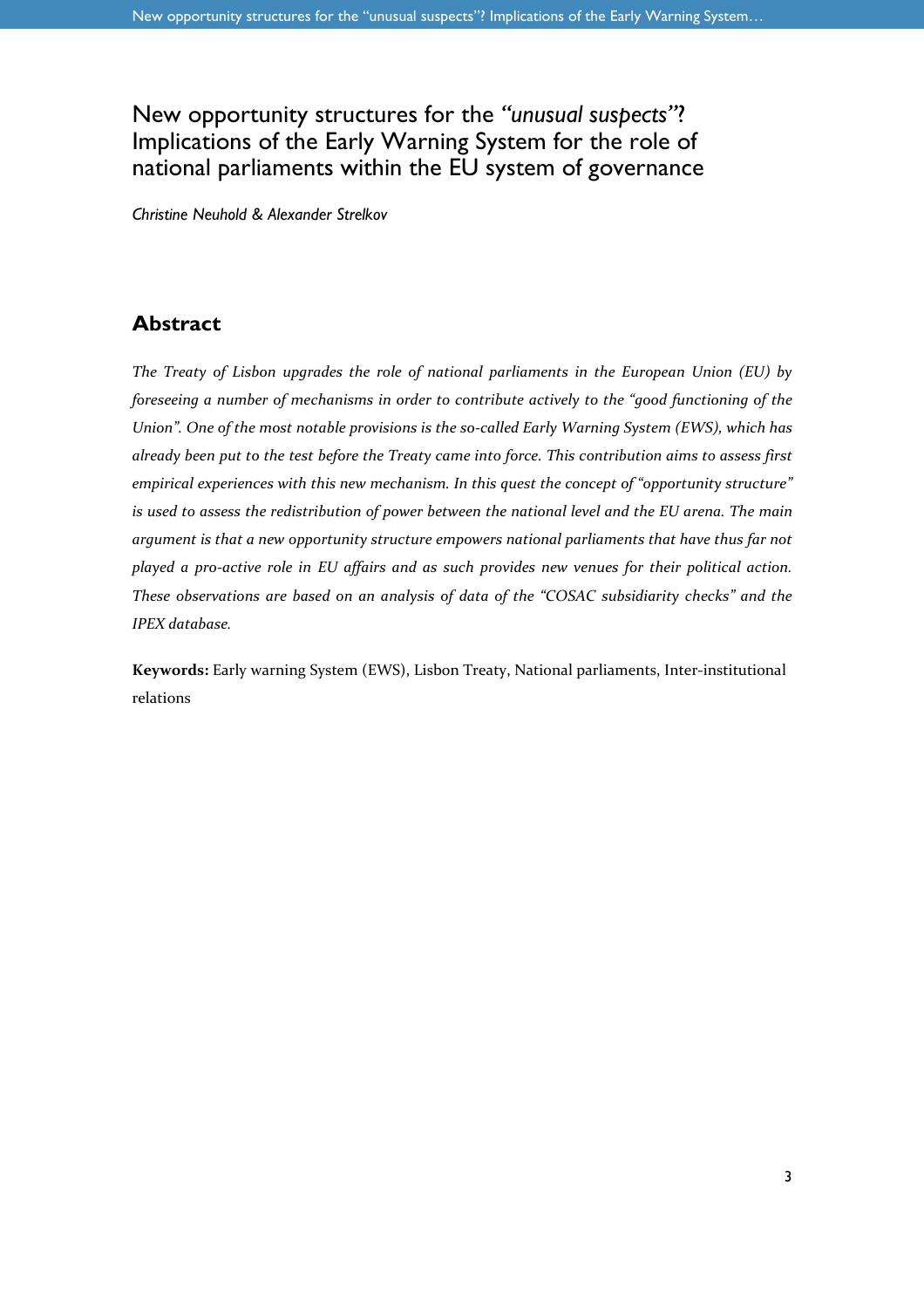# New opportunity structures for the *"unusual suspects"*? Implications of the Early Warning System for the role of national parliaments within the EU system of governance

*Christine Neuhold & Alexander Strelkov* 

#### **Introduction**

National parliaments have undergone a remarkable fate within the European Union (EU) system of multi-level governance. From political players that have largely been side-lined by way of Treaty reform, the Treaty of Lisbon<sup>i</sup> now upgrades the role of national parliaments in the EU by foreseeing a number of mechanisms through which national parliaments are to "contribute actively to the good functioning of the Union".<sup>ii</sup> A cornerstone in this context is the mechanism of subsidiarity control, which is commonly known as the early warning system (EWS). The EWS provides national parliaments with the prerogative to directly influence the EU policy process; by addressing the compliance of EU documents with the principle of subsidiarity. The EWS provides for a clear procedure, national parliaments do not depend on any other political actors to "activate" it. The ability of national parliaments to shape the content of EU policies can be assessed only on a case-by-case basis. So far it has not been clear to what extent the opinions of national parliaments have actually had an impact on EU legislation (Interview 16.09.2011)<sup>iii</sup>.

Against this background this contribution wants to examine first empirical experiences of implementing the EWS in the practical political process and probe into the variation of the use of the new instrument at the macro-level. Although the level of communication on subsidiarity issues between the national parliaments and the EU institutions has clearly increased, at the same time there are stark contrasts in the level of participation in the EWS by various national parliaments. In order to understand which factors can account for this variance the following data has been analyzed. First, we examined the so-called subsidiarity checks carried out by the Conference of Parliamentary Committees for Union Affairs (COSAC) across all Member States since 2005. Eight of these tests have been conducted to date and although they might have been carried out in somewhat artificial conditions they still shed light on some relevant issues at stake in the practical political process. Secondly, this is supplemented by an analysis of all reasoned opinions<sup>iv</sup> put forward by national parliaments since the entry into force of the Treaty of Lisbon until December 2011, which then allows us to draw first observations of seven years of experiences with the EWS<sup>V</sup>. The relevant data is retrieved from the IPEX database and cross-referenced with materials of the Directorate General of the European Commission, dealing with the European Parliament and national parliaments. Moreover interviews have been conducted with National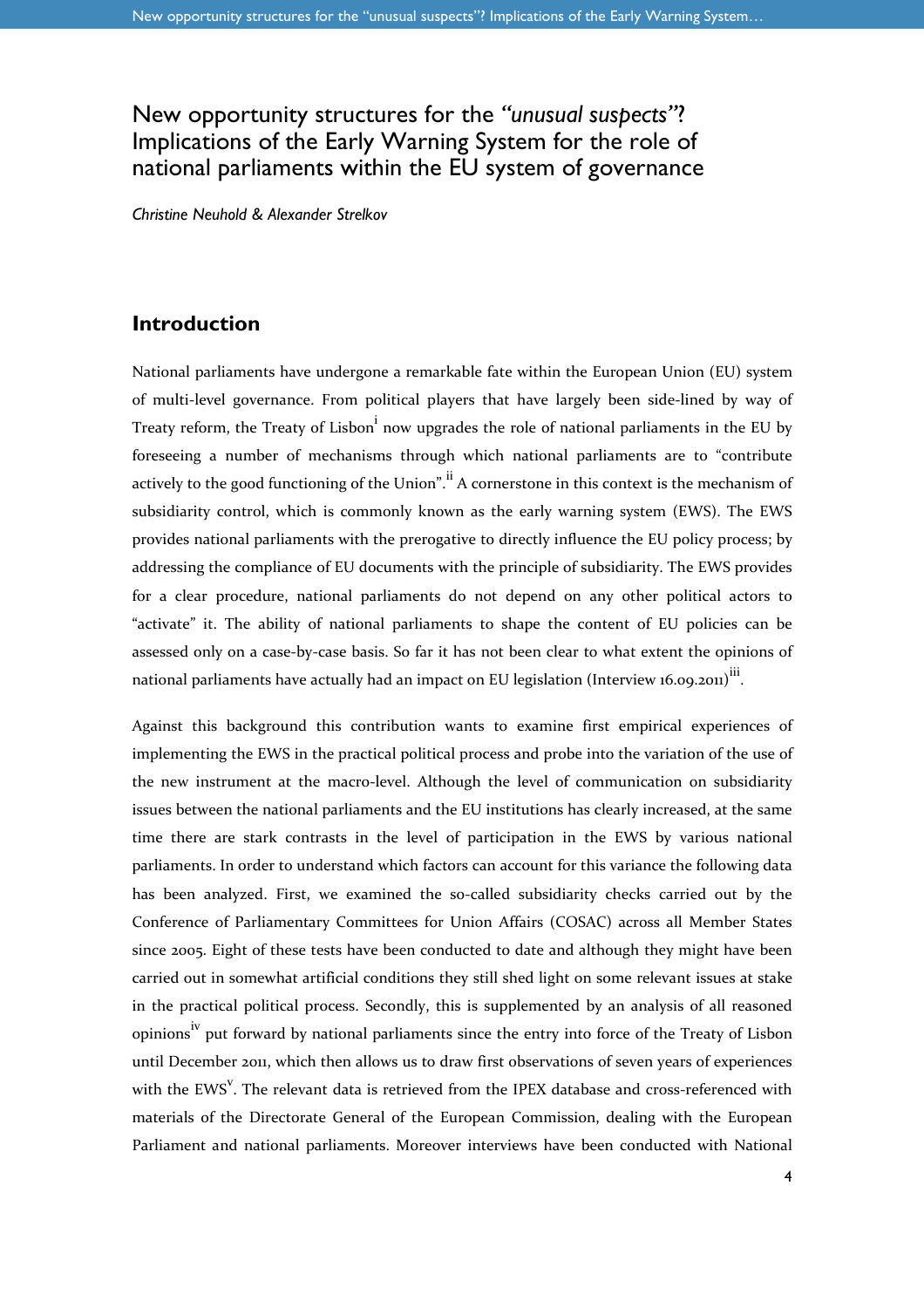Parliamentary Representatives to the EP and administrators working within selected national parliaments as they not only have a unique insight into their own political system but also into the stance of national parliaments within EU affairs.

By examining both the COSAC subsidiarity tests and reasoned opinions submitted in 2010-2011 it is thus possible to provide an evaluation of how subsidiarity control mechanisms - enshrined in the Lisbon Treaty - are resorted to by national parliaments in the quest to influence the EU policy-making process.

In this quest, the main argument put forward is that the Treaty provides for new opportunity structures for national parliaments that have thus far-not played a "pro-active" role in EU affairs. To stretch the argument, one could thus speak of a certain degree of "emancipation" of national parliaments on the EU arena from their respective domestic executives.

To this avail this contribution is structured as follows: After examining the mechanisms of the EWS, as laid out in the Lisbon Treaty, an overview of the academic debate on the role of national parliaments in the process of EU integration is provided by linking it up to the model of opportunity structures. Drawing upon the main conclusions of the academic debate and the conceptual model (of opportunity structures), a number of assertions on the functioning of the EWS are then developed. The article concludes with an analysis of the data in light of the assertions as well with suggestions for a future research agenda.

### **1. The system of Early Warning in the Lisbon Treaty**

The debate on the democratic deficit of the EU has led to renewed interest in the possible role of national parliaments within the EU institutional framework - not only within the scholarly debate - but also on the political level. Within the political debate this is exemplified by the fact that the issue of national parliaments was on the agenda of the Convention on the Future of Europe. As a result, stipulations on enhancing the role of national parliaments were not only enshrined into the Constitutional Treaty but taken over (with few exceptions) virtually unchanged into the Lisbon Treaty*vi* (Raunio 2007a).

The formulation of policies and decision-making at the European level was to become a two-way democratic process in which Parliaments are the leading players:

- in the internal legal order, through scrutiny of the action of their respective government in the Council;
- and in the European legal order, through the new mechanisms provided for in the Treaty of Lisbon (Canas 2010, p. 2) $\overline{v}$ <sup>vii</sup>.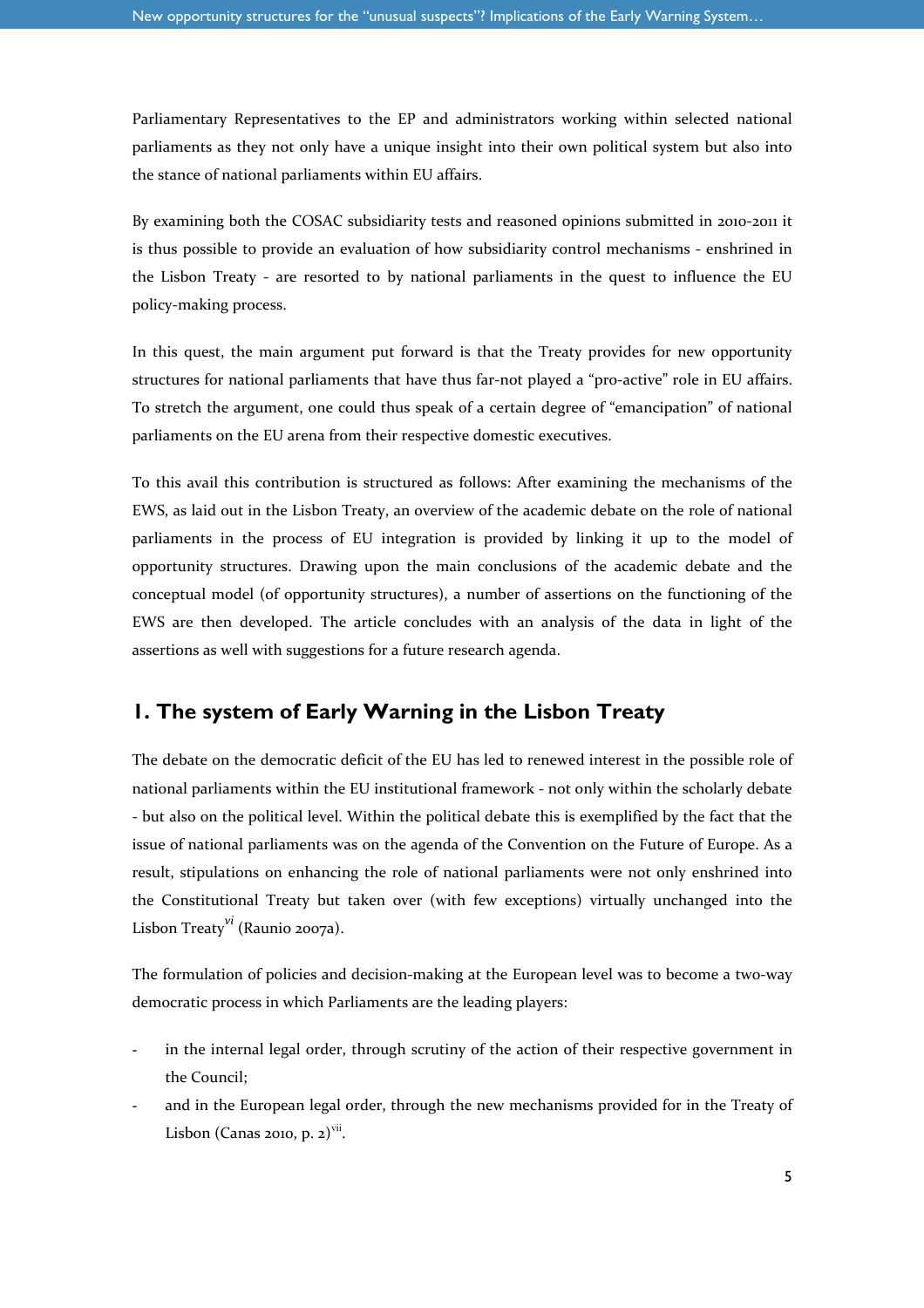The Lisbon Treaty thus added a new avenue for national parliaments - that at least theoretically is to make parliaments into stronger players within the multi-level system. An overview of the new provisions for national parliaments can be found elsewhere (COSAC (2008)<sup>viii</sup>. Raunio (2007b) but at this stage it suffices to go into the mechanism to ensure compliance with the principle of subsidiarity. Accordingly, all Commission consultation documents are sent directly by the Commission to national parliaments. Moreover, draft legislative acts that are sent to the EP and to the Council, such as initiatives from a group of Member States or recommendations from the European Central Bank (ECB) are sent to national parliaments either by the EP (when it refers to an EP initiative) or by the Council (for all the other drafts).<sup>ix</sup> As soon as all language versions have been sent, national parliaments currently have eight weeks to check these proposals as to whether they comply with the principle of subsidiarity. Any national Parliament or any parliamentary chamber may then send to the Presidents of the EP, the Council and the Commission a reasoned opinion stating why the draft in question is seen to violate the principle of subsidiarity (COSAC 2008, p. 23). Each national parliament has two votes and in the case of bicameral systems, each of the two chambers has one vote. In this context two procedures, commonly referred to as 'yellow and orange cards procedures' come into play (Rothenberger and Vogt 2007). The so-called 'yellow' card procedure consists of the following: where reasoned opinions on violation of subsidiarity represent at least one third of all the votes of national parliaments, the draft must be reviewed (i.e. 18 votes out  $54)$ .<sup>x</sup> After such review, the institution that has put forward the proposal may decide to maintain, amend or withdraw the draft and justify its decision. The 'orange' card procedure states that under the ordinary legislative procedure, if the reasoned opinions regarding subsidiarity represent at least a simple majority of the votes allocated to national parliaments ( $28$  votes out of  $54$ ), the proposal must be reviewed. The Commission may then maintain, amend or withdraw the proposal but must give a reasoned opinion if it maintains the draft. This opinion, together with the reasoned opinions from national parliaments, shall be submitted to the co-legislators: Council and the EP. These can then overrule the Commission<sup>xi</sup> and no further consideration shall be given to the draft (COSAC 2008, p. 23-24).

### **2. Putting the Early Warning System into context within the academic debate on national parliaments within EU affairs**

### *2.1. Linking up the concept of opportunity structure to the debate on national parliaments*

For the purpose of this contribution, the EWS is considered to represent a change in the opportunity structure<sup>xii</sup> for national parliaments. Opportunity structures form an interface between "structure" and "agency" in a given political system, implying a degree of redistribution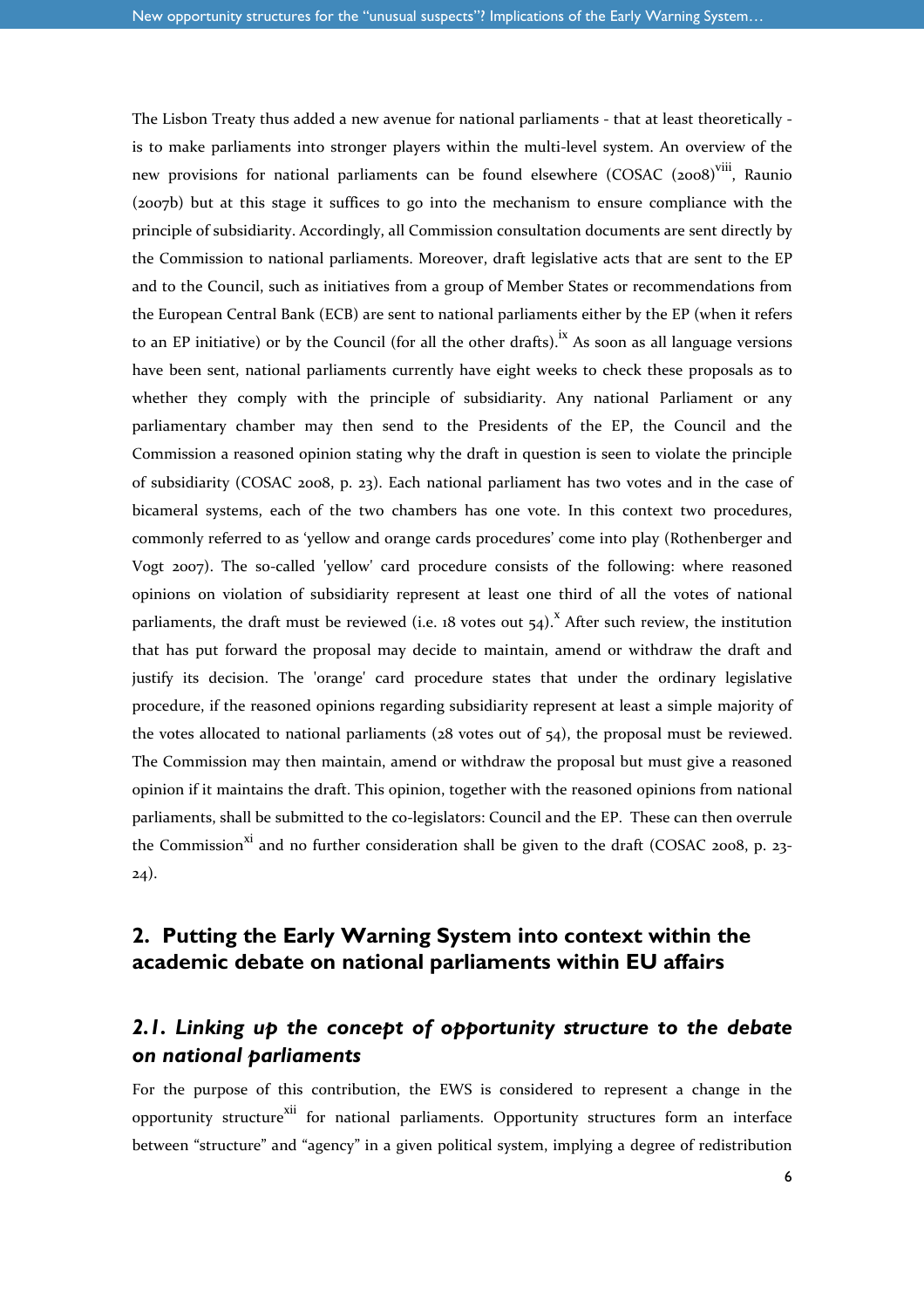of resources and power. A change of opportunity structure provokes a redistribution of political resources and ultimately leads to a transformation of the balance of power between institutions, enabling actors to undertake new actions (Poloni-Staudinger 2008, p.533).

Opportunity structures can moreover be defined as "various types of channels of access to the public sphere and to the policy-making and implementation processes" (Nentwich, 1996). Hence, the creation of the EWS and the introduction of other formal provisions of the Lisbon Treaty create new mechanisms of involving national parliaments in EU policy-making, expanding their room of manoeuvre. What remains unclear is precisely how national parliaments will seize their new rights. Opportunity structures are seen as not external to the political process but defined and formed as a result of its development. Drawing on Princen and Kerremans (2008) one could thus argue that although the EU system has formally become more open to the concerns of national parliaments, it is unclear, whether EU institutions will be receptive to their suggestions and how exactly the legislatures will interpret the new provisions. The Lisbon Treaty has expanded the legal framework for the involvement of national parliaments in EU affairs, yet the provision of other elements such as resources necessary for its full use largely depend on the actions of political entrepreneurs<sup>xiii</sup>, who can interpret these rules to the benefit of parliaments. It goes beyond the scope of this paper to provide a full-scale evaluation of how national parliaments adapt to the new opportunity structures provided for by the Lisbon Treaty, yet this concept is, nevertheless, seen a useful heuristic devise to explain the changes that can be brought about by the EWS.

An opportunity structure ("post-Lisbon-Treaty") would provide for new procedures and routines so that parliamentary actors become more autonomous and uphold more extensive contacts with EU institutions and experts. While "strong parliaments" will attempt to spread their influence to the realm of EU affairs, "weak parliaments" may attempt to develop procedures that would at least allow them to secure a "niche" in formulating policy towards the EU. A promising example is Romania<sup>xiv</sup>: after the split of the Joint European Affairs Committee and the adoption of a procedure for subsidiarity checks in Spring 2011, the chances of establishing a legal framework for executive-legislative cooperation in EU affairs seem higher, as the activity of both chambers in EU affairs increased (Interview 27.09.2011)<sup>XV</sup>; Interview 07.10.2011)<sup>XVI</sup>. New (and better) ways of establishing links between the European Affairs Committees and standing committees could also established as reaction to the Lisbon Treaty. A staff-report from a working group of the Swedish Riksdag (2011) could be used as an example: here it is suggested to decentralise the system of scrutiny of EU affairs in Sweden even further; by providing standing committees with a right to mandate the government (Interview 13.03.2012 $\frac{2001}{20}$ ).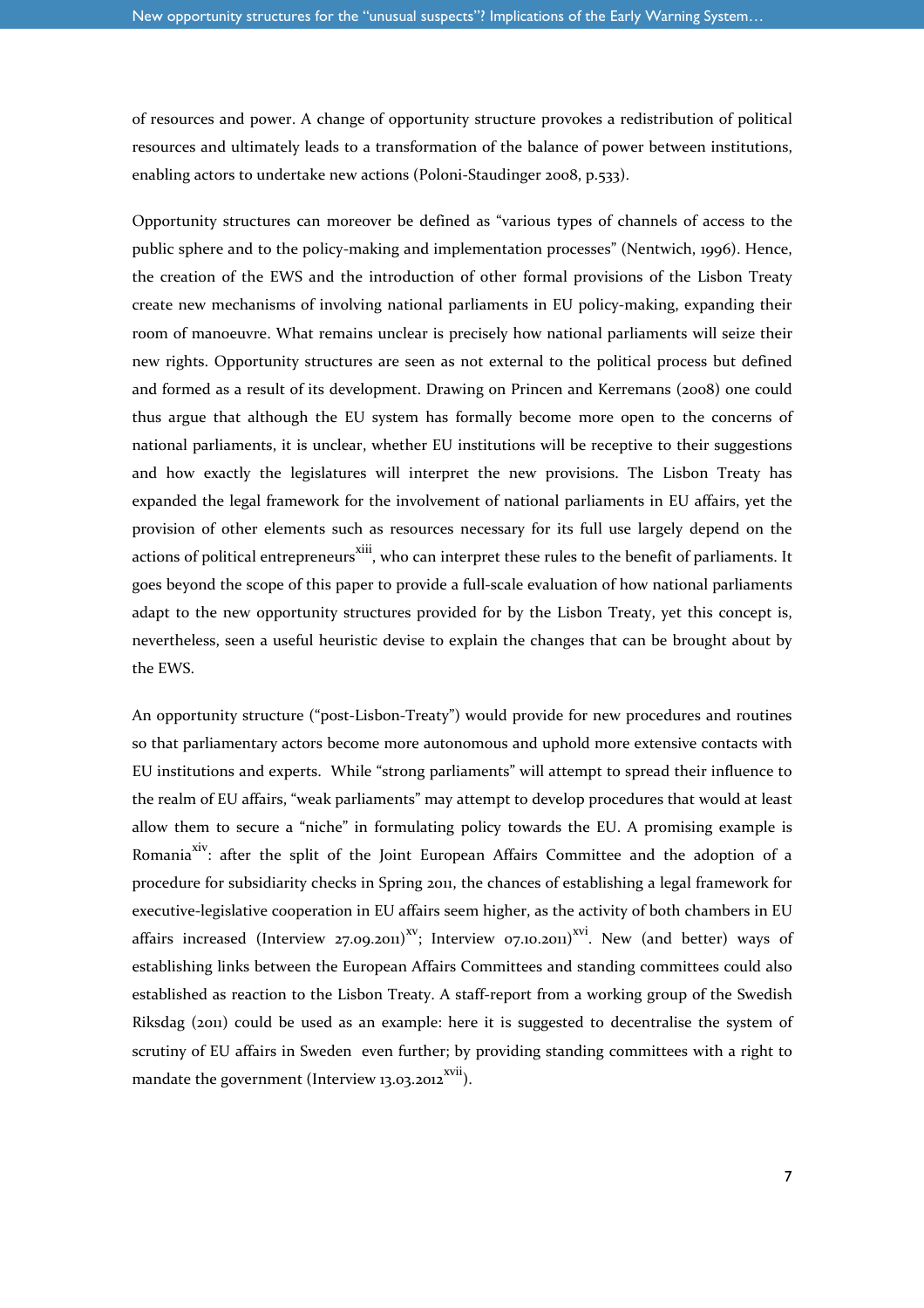The new opportunity structure could moreover alter the relationship between the chambers in bicameral parliaments. For example the Czech Senate has not only complained directly to the European Commission that the so-called "convergence reports" were not sufficiently discussed at national level (Interview 19.10.2011)<sup>xviii</sup> but also directly addressed other national parliaments with requests to conduct scrutiny of specific legislative proposals according to the principle of subsidiarity (Interview 09.04.2012)<sup>xix</sup>. The Czech Chamber of Deputies has not shown such activism.

The discussion on the new opportunities the EWS could provide for national parliaments can be rooted into a much larger academic debate on national legislatures within the EU system of multi-level governance.

Several attempts to develop a classification of the involvement of member-states' parliaments and explain cross-country variation have been made, although according to Costa and Rozenberg (2008) these are still highly subjective. An attempt of a classification is further complicated by the fact that research has repeatedly highlighted the stark contrast between legal provisions and parliamentary practice (Auel and Benz (2005), Kiiver (2006a), Sprungk 2010). Comparative case studies point to a distinct cross-national variation in scrutiny activities (Maurer and Wessels (2001), Raunio and O'Brennan (2007), Auel (2009)<sup>xx</sup>.

As with all branches of legislative studies, the literature on parliamentary scrutiny of EU affairs fails to provide a clear definition of a strong parliament. Attempts to define parliamentary power and influence<sup>xxi</sup> have largely centered around the debate coined by Mezey and Norton (Arter 2006a). According to Mezey (1979) the power of a legislature lies in its ability to constrain the executive. Yet, according to Norton (1998) the power to reject government's proposals is a "negative" category, hence it can not form the basis of a typology of national parliaments. Indices of budgetary power of parliaments, for instance developed by Wehner (2006) can serve as a proxy for parliamentary strength, although Wehner's typology does not include all CEE states. Using the Parliamentary Power Index (Fisch and Kroenig, 2009) is not seen as fruitful as due to a large N design it does not reflect significant differences between any of the European countries. Recent quantitative research by Sieberer (2011) sheds light on the fact that parliamentary power is a multi-dimensional concept, that includes influence on policymaking and the *ex ante* control of external officeholders and *ex post* control of the cabinet.

Nevertheless, several attempts to provide a classification of parliaments in EU affairs have been undertaken, for example by Magone (2001), Raunio (2005), Maurer and Wessels (2001) These typologies generally consider the Nordic parliaments as the strongest and most "pro-active" legislatures both in the domestic arenas and in EU affairs.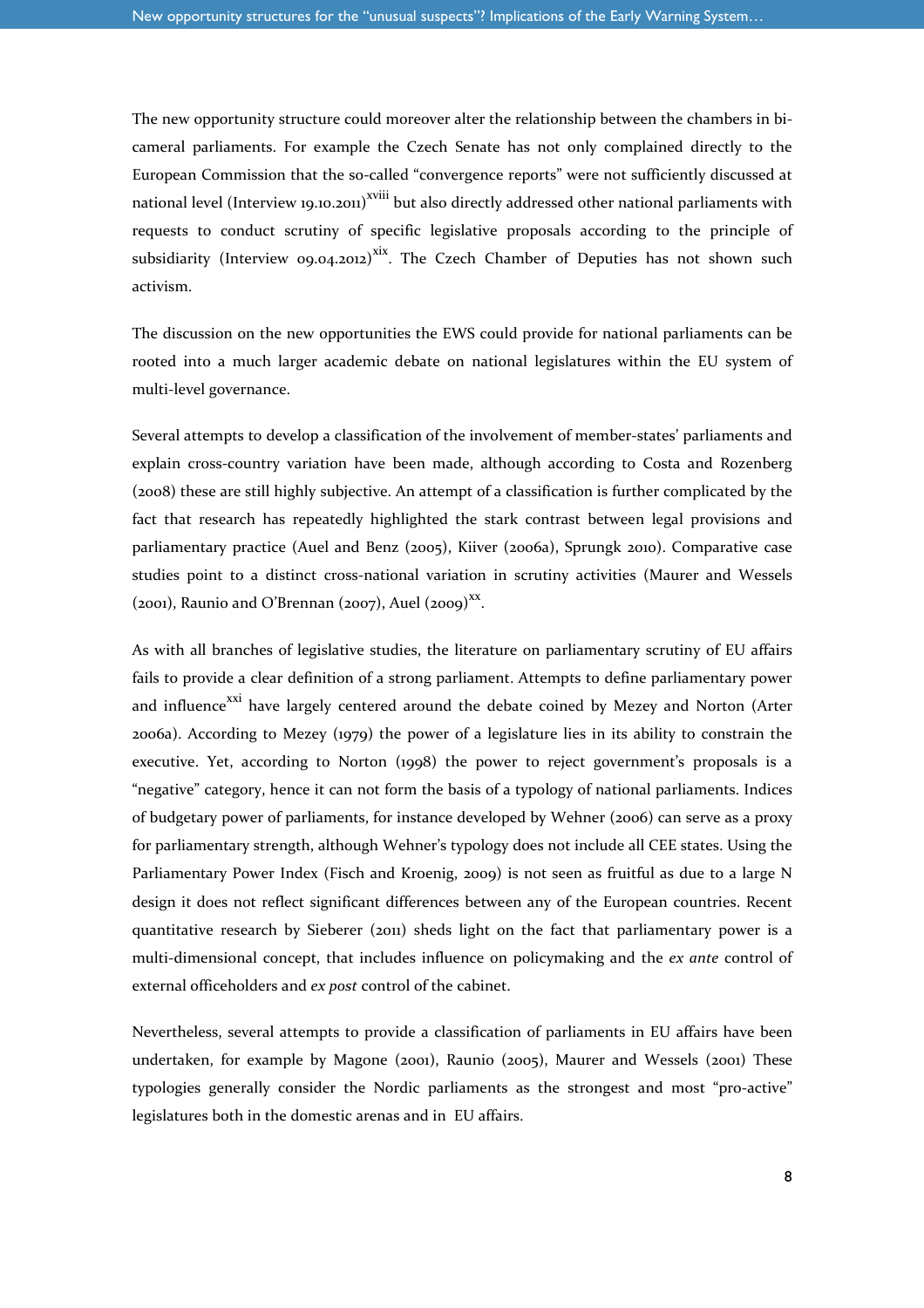The relative newcomers to the EU, for example Slovakia and Latvia, are also described as assigning the Parliament quite strong a role at least from a legal perspective (Dimitrova and Mastenbroek 2006). Overall the parliaments of the Central and East European member-states are, however, described as still facing shortcomings but these are excepted to diminish over time leaving countries such as Slovenia, which has largely taken over the Finnish system, with an effective system of control and oversight (Szalay (2007), Vehar (2007)<sup>xxii</sup>.

The UK, the Irish, the Dutch have also been classified as "moderate" players with having impact on their respective government's position but without being able to block a governmental decision (Cygan 2007, p.93), Conlan (2007), Neuhold and De Ruiter (2010). The French and the German parliaments have been able to consistently increase their rights of information. Despite the fact that the French parliament has less formal scrutiny powers than its German counterpart, the later is much more willing to hold its respective government accountable for the conduct of the EU policy (Sprungk 2010). The Southern European Member States have traditionally been coined as "laggards", where the Italian and Portuguese parliaments have, however, been investing more resources into the scrutiny of EU affairs since the 1990s. The Spanish and Greek parliaments still seem to be very weak when it comes to controlling their government in EU affairs (Magone  $(2007)^{xxiii}$ .

Others have engaged in a quest of defining the factors that contribute to effective parliamentary scrutiny in EU affairs. Drawing upon empirical research, the relations with sectoral committees, the access to expertise and the ability to process information are considered as the key explanatory elements (MacCarthaigh 2007, p. 37<sup>xxiv</sup>; Sprungk 2010; Neuhold and de Ruiter 2010). The Finnish parliament is seen somewhat as the "shining light" in this context, where particularly the decentralization of scrutiny and policy formulation to sectoral committees "increases the ability of the whole parliament to influence the government" (Raunio 2007b, p. 42).

Inter-chamber relations are also considered to have a major impact on the role parliaments play within the scrutiny of EU affairs. Here the German Bundesrat is seen as the strongest player, at least on paper. The involvement of the Länder governments is seen as more nuanced in the practical political process, however, as their participatory powers in European affairs depend on the extent to which to the Länder or the Bundesrat are actually affected by EU measures (Kiiver 2006a, p. 55). Other upper houses for example in Austria, Belgium and the Czech Republic are seen as being over-shadowed by lower chambers when it comes to exercising control in EU affairs (Pollak and Slominski (2003), Vos et.al (2007), Pitrova and Coxova (2007).

An emerging set of literature also focuses on the implications the EWS could have for parliamentary control. Due to the fact that we treat the EWS as one of the elements within the quest of national parliaments to influence governmental policy, this section thus relates to the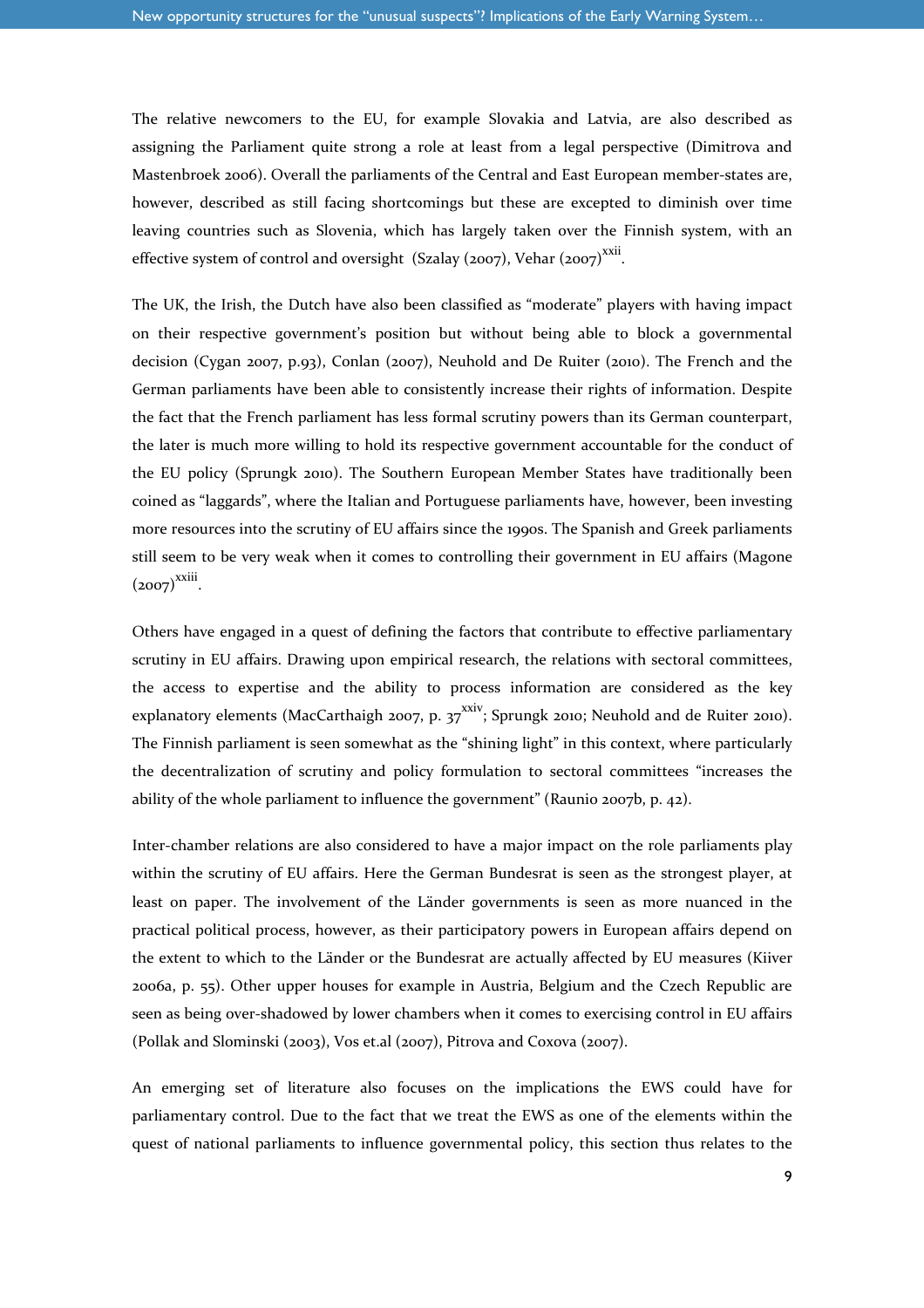strands of the literature that focus on the control over the executive by way of parliamentary scrutiny. This in turn builds the basis for assertions as regards to the changes the EWS is expected to make to the system of parliamentary control.

Ultimately, the impact of the EWS on domestic executive-legislative relations is ambiguous. On the one hand, the EWS may hamper the development of a national position on a specific EU issue. Given that the EWS can be considered as a rather reactive mechanism, with national parliaments unable to actually set the agenda, this might create a burden for executive units coordinating EU policies. In fact, the parliament becomes a veto player (Tsebelis 1992), which can only hamper but not assist in developing a common national position. Being a veto player at the domestic level, a national parliament can easily "transcend" to the EU level, having the potential to block decisions, going against the position of the government in the Council, bringing the speed of integration to the "lowest common denominator" (Raunio 2005, 2007b, Hölscheidt 2008).

On the other hand, the EWS could have a positive impact on executive-legislative relations. A parliament recurring to the EWS may trigger a process of socialization with the executive, so the government becomes more accustomed to work with a "strong" parliament on EU affairs. The fact that a national parliament becomes more autonomous in a certain policy does not necessarily mean that relations with the government need to become more conflict driven. For example, according to Kiiver (2011, p.101) the development of the EWS at the EU level arguably mimics the functions of several political institutions at the national level, for example the French Council of State (Kiiver 2011, p. 101). Like the opinions of national parliaments within the EWS framework, the advice of a Council of State on bills is not binding but, in both cases, the procedure is an "institutionalised part" of the legislative process providing an additional platform for deliberation. This new "culture" of compromise can have the impact on the EU level as well. The EWS has been considered as a new model of parliamentary involvement in EU affairs and as such national parliaments are regarded as constituting a "virtual third chamber" for the EU "whose role is to pass democratic judgement collectively on EU legislative proposals" (Cooper 2006 , p. 291, Cooper 2012).

This contribution echoes those scholars that evaluate the EWS from a more positive stance. Although it is fully acknowledged that it is hard to distinguish between subsidiarity concerns and the content of the EU proposals, we argue that the EWS represents a rather simple route to acquaint members of national parliaments with EU policies. Given that the involvement of national parliaments is meant to achieve increased congruence between EU and national policies as well as to diminish the democratic deficit, the potential long-term socialising effect of the EWS should not be disregarded. Although the legal provisions of the EWS are not seen as path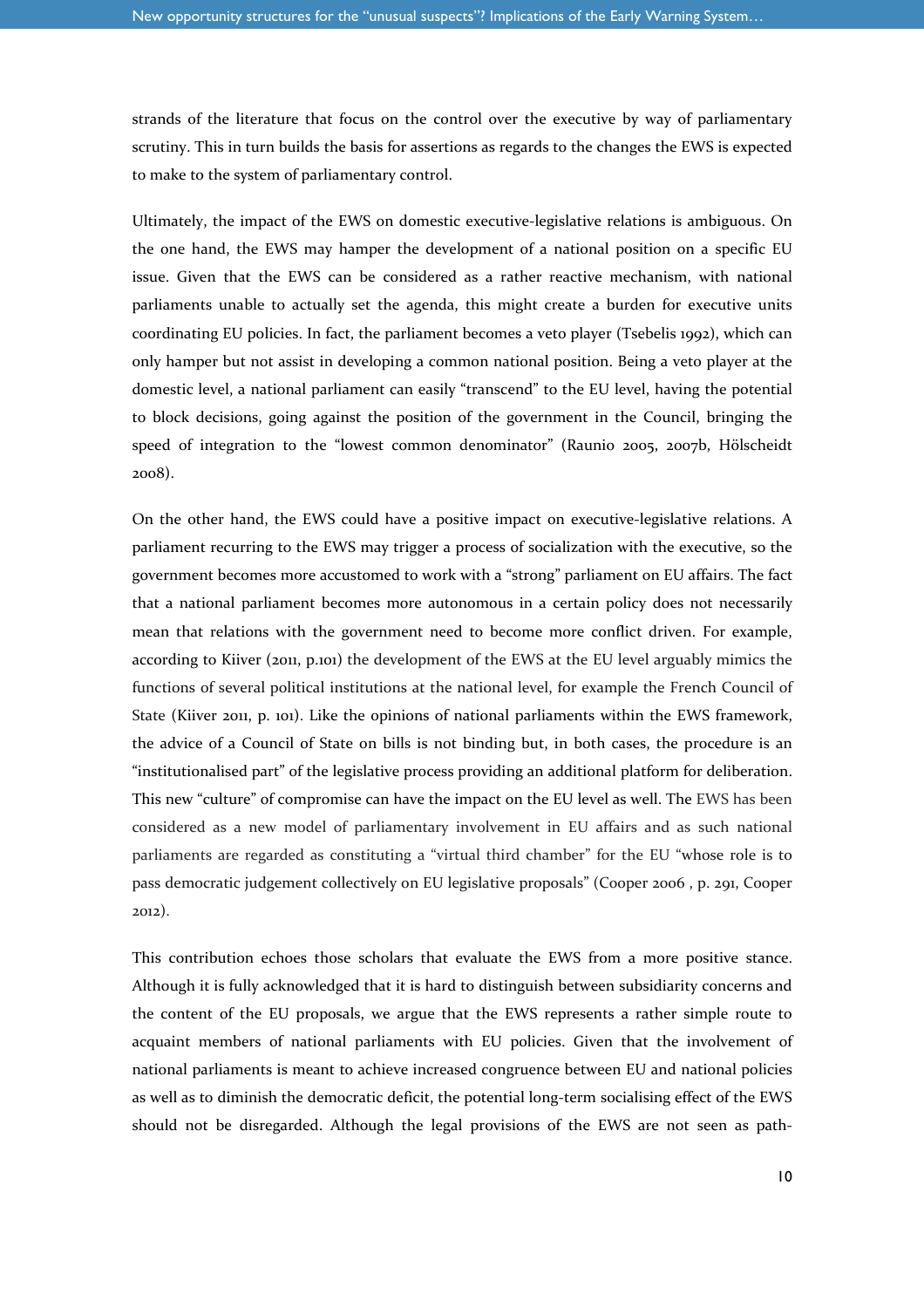breaking, it is clear that institutions can interpret legal norms to their own benefit.<sup>xxv</sup> The early warning system can ultimately be interpreted by parliaments not only as a mechanism to influence EU legislation but also as an instrument to enhance inter-parliamentary cooperation and to influence respective domestic governments.

#### *2.2. Putting forward some assertions*

Against this background the paper draws out several assertions, which are corroborated with more general observations on legislatures, that could explain the variance in the participation of national parliaments in the EWS.

#### **Assertion 1: National chambers which are classified as "strong" in domestic politics will play an enhanced role in the EWS.**

Parliaments that are strong and active players at the national level will be interested in maximising their mechanisms of influence and use the new opportunity structure the Treaty provides by trying to influence EU legislation directly by way of the EU institutions, rather than going via the Council. Arguably, the "cost" of trying to influence EU affairs will not be very high, as parliaments can draw on established resources and expertise prevalent within the domestic arena. In this context one could expect a certain degree of path-dependency: strong control mechanisms on the domestic arena could be translated into equally profound measures of controlling EU affairs. Parliaments that have been able to minimise "agency loss"<sup>xxvi</sup> within the context of domestic politics will have a better chance when EU decisions are at stake. At the same time legislatures with weak institutions simply provide no venue for placing effective constraints on government ministers and will have to undergo a long "learning process" to benefit from the EWS.

#### **Assertion 2: National chambers with specialised committees that play a subordinate role in the scrutiny of EU affairs will make limited use of the EWS**

Drawing on the studies of the US Congress one could argue along the lines of Gilligan and Krehbiel (1989) and Krehbiel (1991) by stressing that specialised committees cut transaction costs and enhance the access to information. In order to assess potential breaches of the principle of subsidiarity, the European Affairs Committees (EAC) of the EU Member-States' parliaments must thus have access to policy expertise and information of other specialised committees. The EWS is directed towards influencing policy outputs (EU legislation) and strong committees are considered to be the most effective tool in this quest (Mattson and Strøm 1995). Hence, we expect that national chambers with specialised committees that play a subordinate role in the scrutiny of EU affairs, will resort to the EWS less frequently as they lack expertise and resources to select and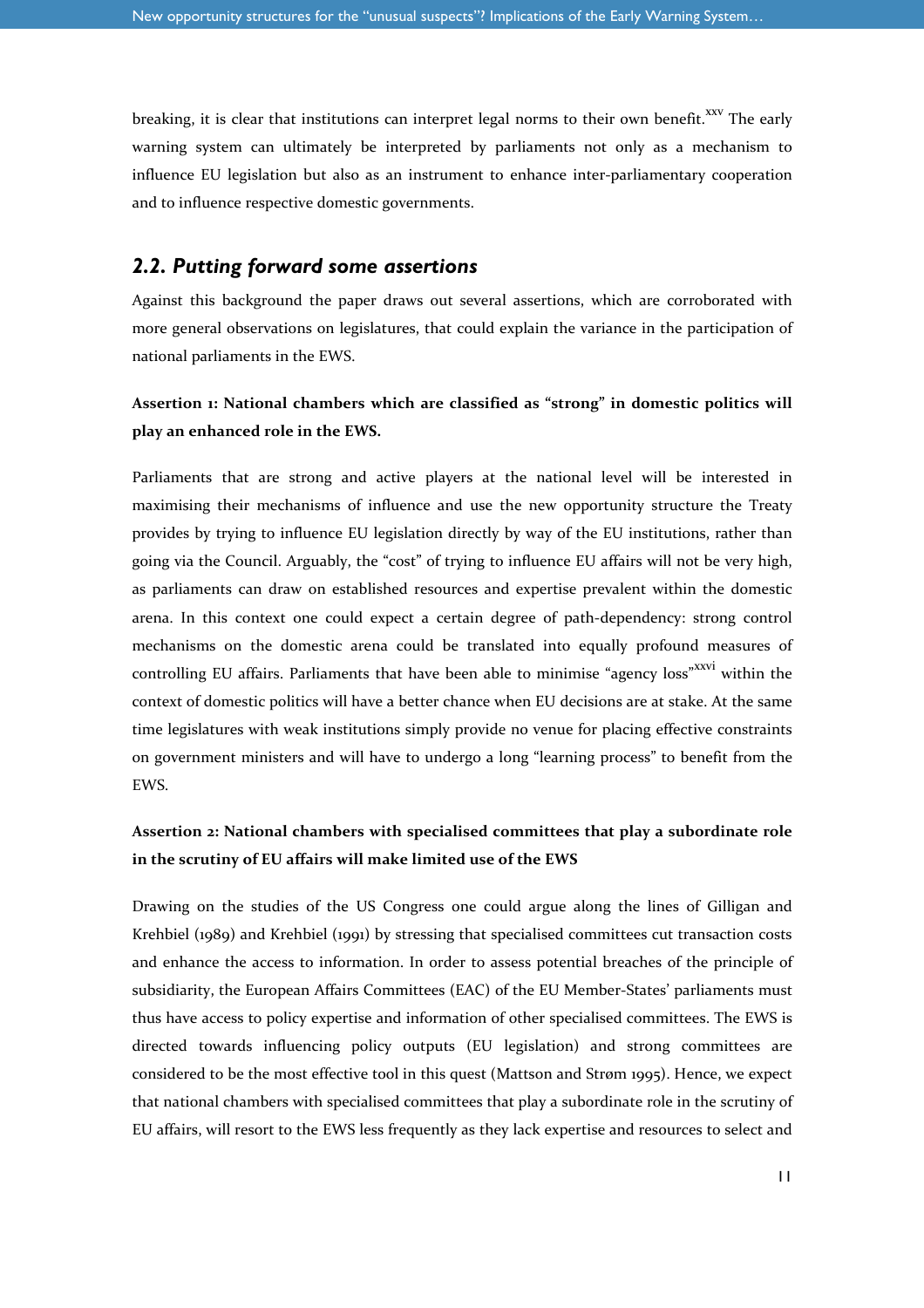evaluate draft legislation. The process will be just the inverse for Parliaments that make direct use of specialised committees to scrutinise EU affairs, such as the Swedish parliament. It is assumed that these bodies will thus resort to the EWS more frequently as they will be able to process and scrutinise EU legislation in more detail and as such be able to flag up breaches of the subsidiarity principle.

#### **Assertion 3: Upper houses will participate in the EWS more frequently than lower chambers**

A majority of parliaments of the EU member-states provide examples of "weak bicameralism", which is characterized either by asymmetric powers of the respective chambers or by their congruency (similar political representation) (Patterson & Mughan 1999, p.4, 338; Lijphart 1999). We thus assume that "weak" upper chambers will be prone to "evade" the dominance of lower chambers on the national level by getting increasingly involved in the EWS and the EU policymaking process. In cases of weak and asymmetrical bicameralism, upper houses will thus participate in the EWS more frequently than lower chambers and thus make use of the opportunity structures.

Arguably, as Scully (2001) claims the upper chamber will resort to its control functions only if different majorities prevail throughout the upper and lower house. This allows the upper house to reduce the dominance of the executive in cases when the lower chamber is controlled by the government, although this rarely happens in practice (Vatter 2005). Hence, the EWS can be used by opposition parties to voice their concerns if these are blocked within the domestic political arena or the parliamentary majority does not allow for any impact on the legislative agenda.

On the contrary, when the executive and parliamentary majority arise from the same party there is a potential risk of abusing the EWS: incompliance with subsidiarity can be voiced by respective governments in an attempt to slow down or block the adoption of draft legislation in the European Parliament and Council. However, not only the conflict between parliamentary majority and opposition can trigger the use of the EWS in (bicameral) parliaments. As Martin and Vanberg (2011, p.4) put it, parliaments "play a central role in allowing coalition parties to "police the bargain" that is at the heart of coalition government and to shape the policies that are ultimately adopted". Hence, involvement in the EWS can constitute an intrinsic part of control mechanisms over the compliance with coalition bargains<sup>xxvii</sup>. Ultimately, the EWS can be used by parties (coalition members, opposition parties, groups within the parliamentary majority) to have leverage on their "allies" and "adversaries" within the parliamentary arena, allowing to translate scrutiny into policy change.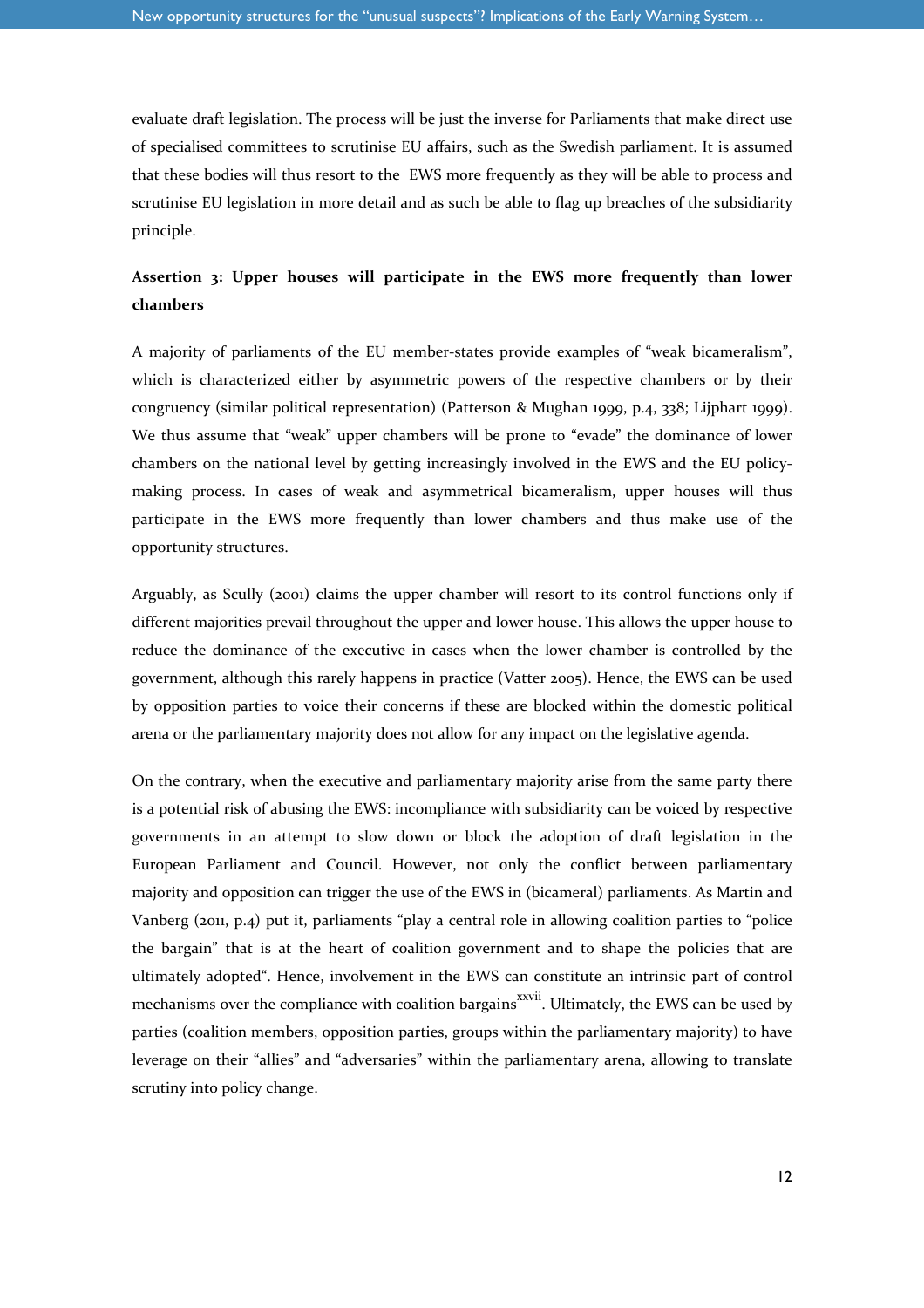These assertions are now to be put to the test by way of empirical data of the COSAC subsidiarity tests and the reasoned opinions adopted between 2009 and 2011.

### **3. First observations on putting the Treaty provisions to the test: Subsidiarity checks carried out by COSAC**

#### *3.1. Setting the scene: The subsidiarity checks conducted by COSAC*

As shown above, the provisions on subsidiarity are one of the cornerstones of involving national parliaments into the EU system by way of the Lisbon Treaty. Due to the fact that they are highly complex it comes as no surprise that COSAC has tried to put the provisions to a test before they actually came into force. With the Constitutional Treaty looming in the air and the EU enlarging to 10 new Member States, COSAC already decided in November 2004, at its meeting in the Hague, to try to implement these provisions. So far eight subsidiarity checks were conducted, reaching from strategies to combat terrorism to setting up standards on transplantation of human organs. xxviii

It has to be stressed that a varying number of national parliaments participated in the checks. In 2005, when the first pilot project was carried out within the EU 25, 31 of the 37 national parliamentary chambers took part in the test (See figure 1). Once the Treaty actually came into force the number of parliaments not only participating in the checks but also completing them reached a record high: 36 national parliamentary chambers out of 40 participated in the subsidiarity check in December 2009. Problems have been largely overcome when it comes to the very tight deadlines (eight weeks) available for scrutiny under the Treaty of Lisbon. This is reflected by the fact that 34 out of the 36 parliaments participating in the most recent check on matters of succession reported no particular problems (Interview 16<sup>th</sup> November 2010c)<sup>xxix</sup>.

#### *3.2. Political constellations during the COSAC subsidiarity checks*

Based on the assertions formulated above, the checks were evaluated according to the following factors: the involvement of specialized committees and the cooperation between Upper and Lower Houses and the respective consultation of regional parliaments (See table 2).<sup>XXX</sup> Moreover the question was examined which parliaments and chambers took the lead when trying to activate the EWS.

At the launch of COSAC subsidiarity tests the cooperation between the executive and legislative branch was of paramount importance as ultimately the rules of procedure for consecutive subsidiarity checks were established in this quest. This triggered a "socialisation process" by which the governments became more accustomed to sharing information with parliaments on EU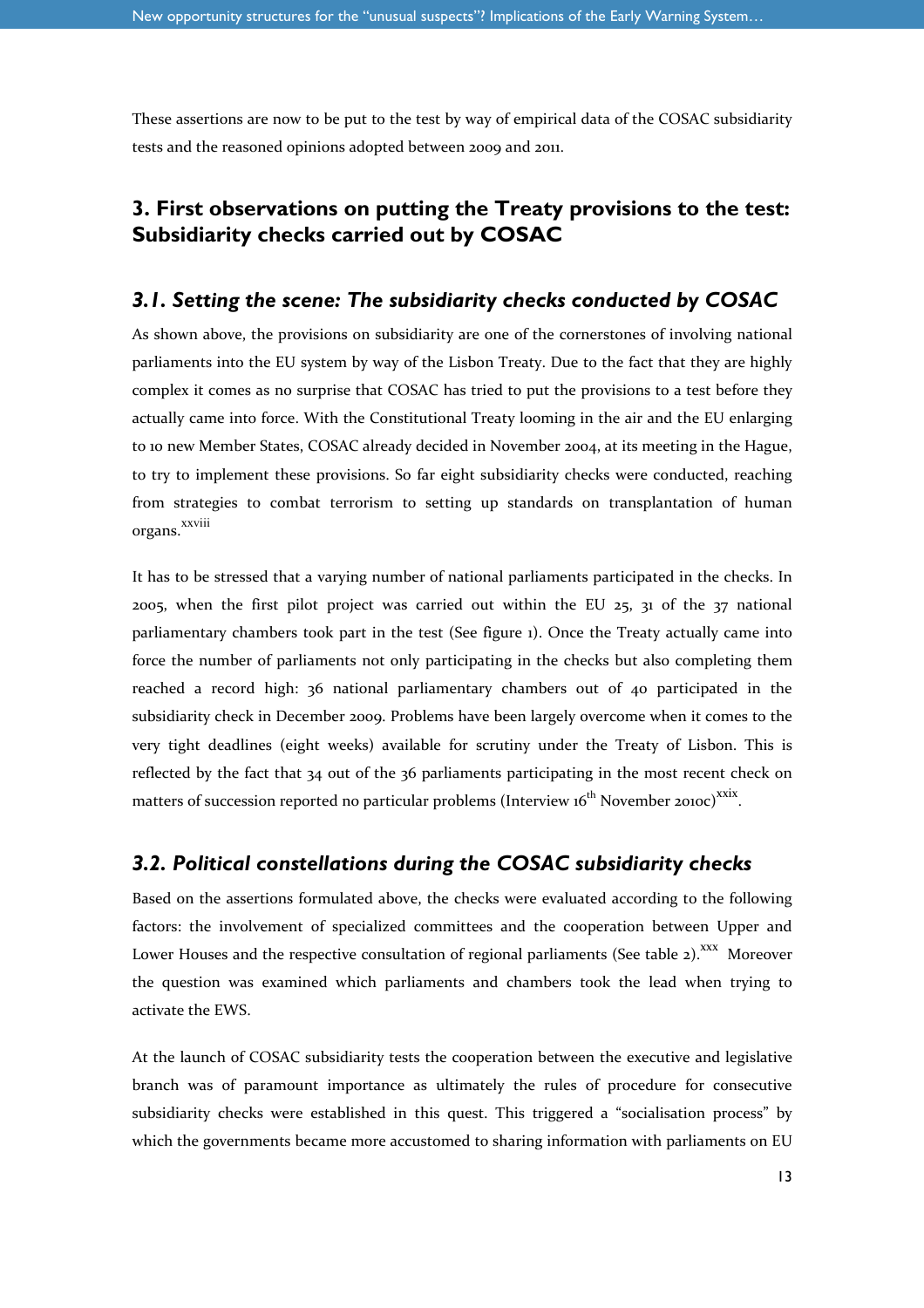affairs. Establishing the mechanism of data-sharing is crucial as "information is a fundamental pre-requisite for both controlling the government and influencing the policy proposals coming from the executive" (Raunio 2007a, p. 83). In this context it has to be noted that a vast majority of the governments provided written information and assessments on whether the proposal at stake complied with the subsidiarity principle or gave evidence to the respective committees scrutinising the proposals. Forerunners in this context were the UK, Denmark, Sweden, Ireland, the Netherlands, Austria, Germany (both to the Federal Council) Ultimately, most of the above mentioned national parliaments have already been using the provisions of the Maastricht and Amsterdam Treaties to enhance their access to information (ECPRD, 2003, p.16). This trend of cooperation between the executive and legislative can also be observed within newer Member States such as Estonia, Slovakia, Slovenia, Lithuania, Latvia and Bulgaria and to a certain extent the Czech Republic. This sheds light on the fact that a cooperative relationship between the executive and legislative has developed within these Member States at least during these checks and that the avenues for cooperation highlighted in the literature are actually being resorted to within the practical political process. Due to the inability to define a legal framework regulating executive-legislative relations, Romania played a minor role in the COSAC tests but nevertheless participated in the two of the checks with the government providing information (Interviews, 10<sup>th</sup> November 2010 and 12<sup>th</sup> November 2010)<sup>xxxi</sup>

Member States where there was virtually no cooperation with the government include Italy, Hungary, Portugal and the Polish Senate. This is again somewhat in line with traditions prevalent on the national level when it comes to controlling EU affairs where we thus far find little cooperation between the legislative and the executive (Gyori (2007), Lazowski (2007), Magone  $(2007).$ 

The involvement of specialized committees was examined as within the internal legal order the rise of sectoral committees can be observed in the quest of dealing with EU legislation (MacCarthaigh 2007, p. 40). In this context one has to stress the fact that during the COSAC checks the staff of EACs were the main players carrying out the checks. Yet we do see a strong involvement of sectoral committees in countries that have a pertinent tradition for involving such fora, for example in Finland, Sweden and Denmark but also in Luxembourg, Belgium, Germany, Greece, the Netherlands and the UK House of Lords and Portugal. In the practical process this is explained by the fact that committees can be activated by way of the subsidiarity checks to process legislation quickly, which is vital due to the tight deadlines (Interview 9. November 2010a and 17<sup>th</sup> November 2010) This trend is not confined to "older" Member States but can also be found in countries that joined the EU during the last round of enlargement such as Estonia, Lithuania and Latvia, which are noteworthy for having adopted some aspects of the Nordic systems of parliamentary control (Interviews  $9^{th}$  November 2010b and 03. November 2010).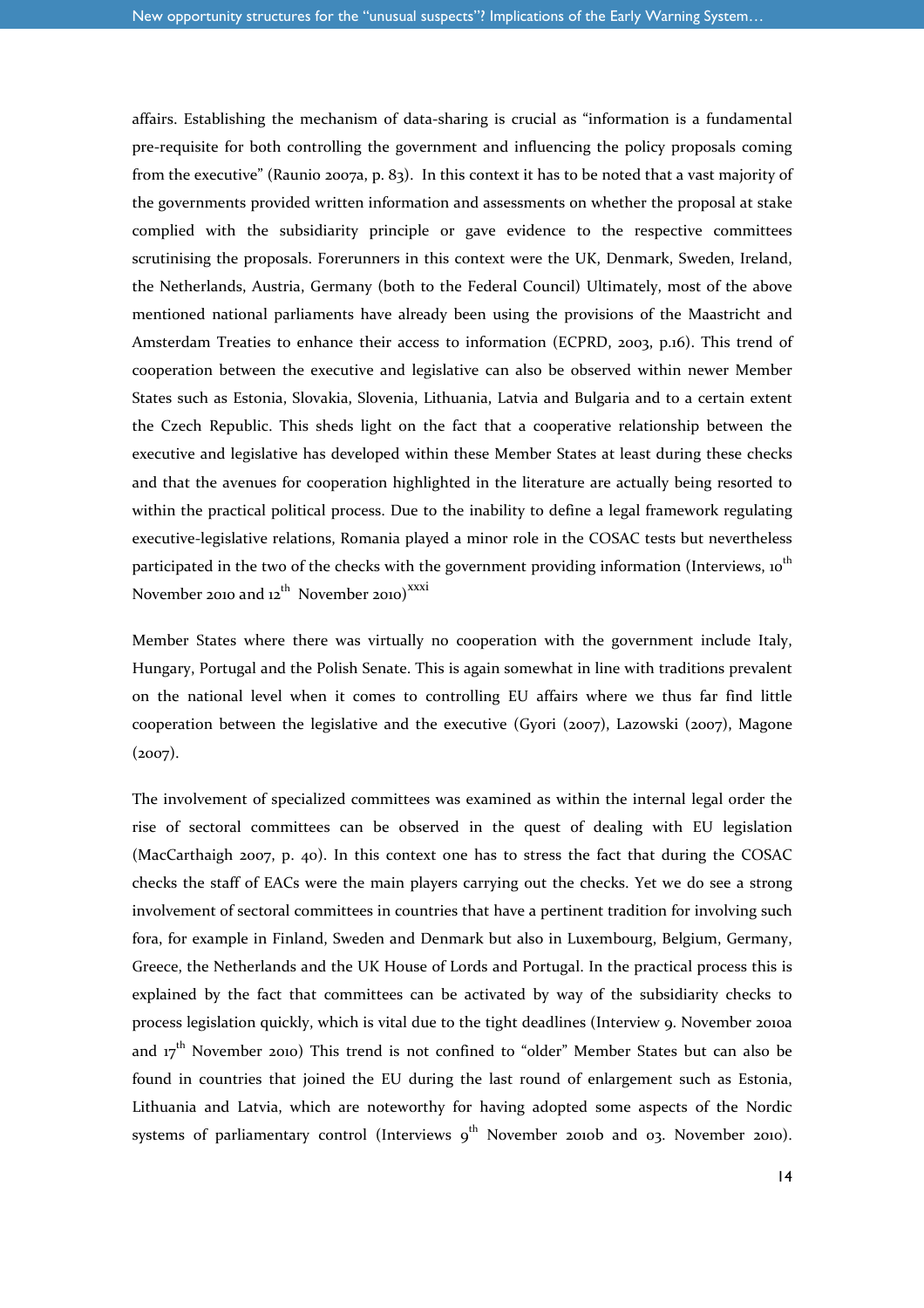Member States where the EAC took the lead without the involvement of sectoral committees were Austria, Hungary, the UK House of Commons and the Polish Sejm. This is also in line with the legal framework and traditions prevalent on the national level when it comes to the scrutiny of EU affairs.

As in bicameral systems each chamber has one vote within the EWS framework, coordination between the upper and lower houses is crucial for the efficient use of the subsidiarity mechanism. One would thus expect a coordination of positions in order to maximize influence on issues that are seen as salient at the national level and also the consultation of regional parliaments in this context. Here, however, the picture is quite bleak. This can at least be partly explained by the very limited time available for conducting these checks and potential inter-chamber rivalry. 13 parliaments in the EU of 27 Member States are bi-cameral parliaments but formal cooperation between these chambers has in fact been quite restricted, with Ireland and the Netherlands<sup>xxxii</sup> being forerunners in this context as they have (or had) a joint committee bringing together actors from both chambers. The consultation of regional parliaments was highly exceptional, where in Federal States such as Austria they were only consulted once (see table 2).

This paper does not provide for a comprehensive overview of relations between the parliamentary majority and the opposition , as well as the government on each of the policy issues raised by the EWS. In order to evaluate their role in triggering subsidiarity checks one would also need to assess their salience for a party. Nevertheless, a number of claims can be put forward. In the first place, different majorities in parliament seem to be conducive to triggering the subsidiarity checks. For example, the Czech Senate is dominated by the social-democratic CSSD, while the Chamber boasts a centre-right government majority. The Senate is at the same time much more active than the Chamber in EU affairs. On the contrary, at least on one occasion a reasoned opinion by the Czech Chamber of Deputies was "inspired" by the government, with the suggestions being transmitted along majority party lines. Yet, the majorities in both the Polish upper and lower chamber were similar during two consecutive electoral terms, while the Senate has still been marginally more active than the Sejm.

At the same time the symmetric chambers of the Romanian parliament do not necessarily provide for more activism of the opposition in EU affairs as both houses are so far dominated by the majority supporting the incumbent government. The importance of inter-coalition bargains can also impede on the active use of parliamentary control functions even in "strong" parliaments like Sweden, where "loyalty" and "cooperation" with the government are considered cornerstones of EU affairs scrutiny (Interview  $0.032012$ <sup>xxxiii</sup>. These selected examples thus provide evidence that party constellations do seem to have an influence on the way parliaments approach subsidiarity checks.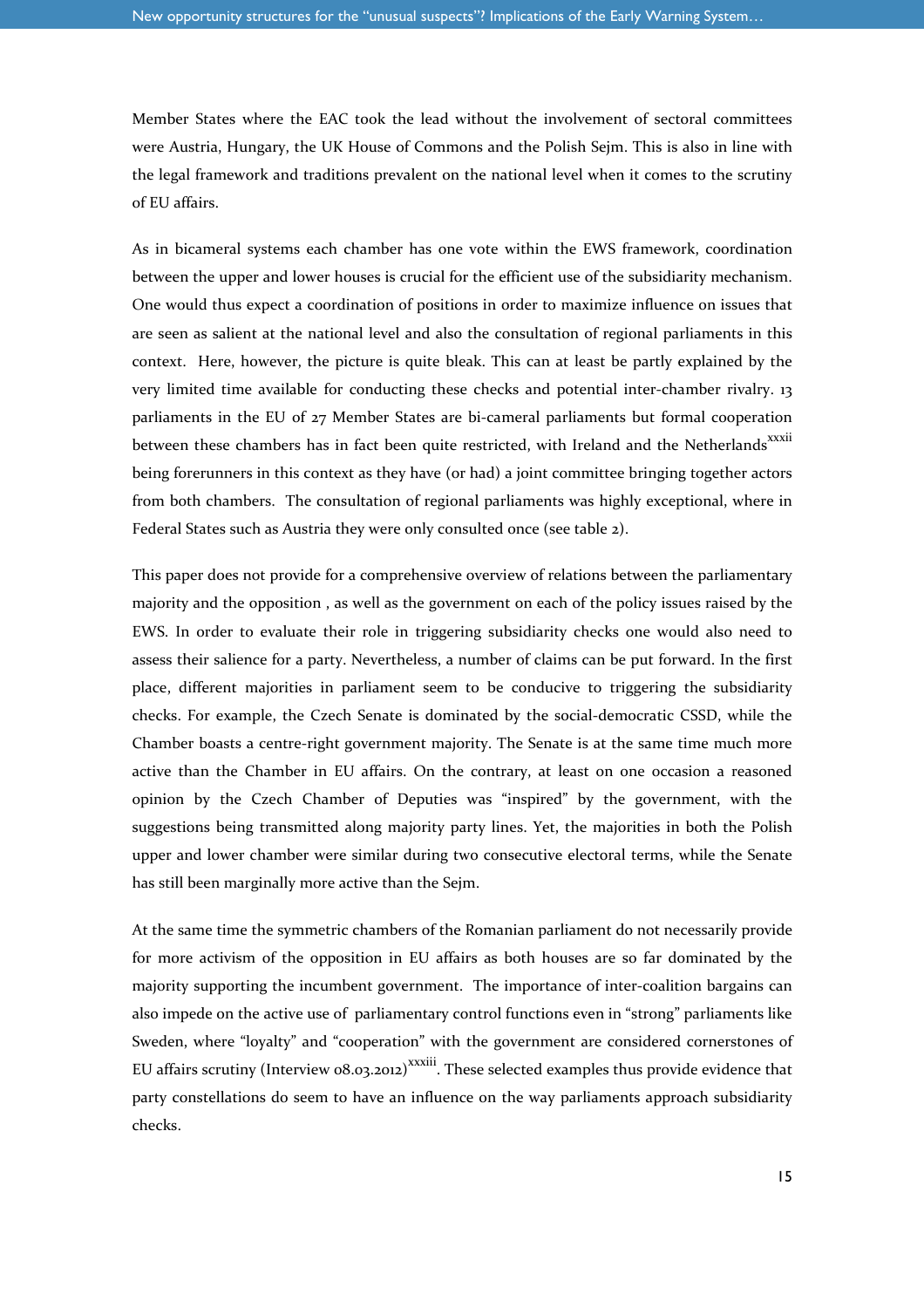#### *3.3. Results of the checks*

One of the elements which is key, when examining the functioning of the early warning mechanism is whether parliaments actually found breaches with the subsidiarity principle and whether we can identify parliaments taking the lead in this quest. A trend one can observe when analyzing the checks carried out so far is that in none of the cases the necessary majority of votes to activate the early warning mechanism could be found. Even in the case of the third railway package where 14 parliamentary chambers - out of the 31 that participated - found a violation of the subsidiarity principle, they did not identify problems with the same proposal.

In the other checks the maximum number of parliaments finding a breach of the subsidiarity principle added up to a mere four and in several cases only one parliament or chamber identified a violation. This can at least partly be explained by the fact it is difficult to define and to separate the scrutiny of subsidiarity from the examination of the substance and this exercise was seen as rather artificial and technical (COSAC 2008). Another reason that is given is that the Commission tries to avoid to come up with proposals that could be violating the principle of subsidiarity (Interview 14<sup>th</sup> September 2010, Interview 27<sup>th</sup> September 2010, Interview 9<sup>th</sup> November 2010 and Interview 17. November 2010, Interviews 22. November 2010a).

According to assertion one, it can be expected that parliaments which are strong according to the domestic legal order within EU affairs, will flag up frequent breaches with the subsidiarity principle. Yet this was not the case in the practical political process; for example the Nordic countries did not try to activate the subsidiarity mechanism (see Table 1). In this context it has to be noted that Member States such as Finland actually concentrate on parliamentary control on EU affairs within their own internal legal order and do not see the EWS or other Treaty provisions as relevant when it comes to exercising parliamentary control (Interview, 16<sup>th</sup> November 2010a). This can be explained by the political tradition of consensus building, which can be jeopardized by the EWS as its application increases the cleavages between political actors. In case the "strength" of the parliament would be key, Nordic parliaments would thus have been the most active in triggering the EWS, which is not the case. Contrary to the expectations, parliaments of "new" member-states and rather non-influential legislatures of "older" member-states were most active in the COSAC subsidiarity tests. Although the COSAC tests have not resulted in policy change, they have given parliaments, which are normally unable to contribute effectively to the formulation of the respective governmental policies a mechanism to voice their concerns. This is to a large extent a symbolic act but one, which clearly shows the willingness of selected parliaments to grasp new legal opportunities.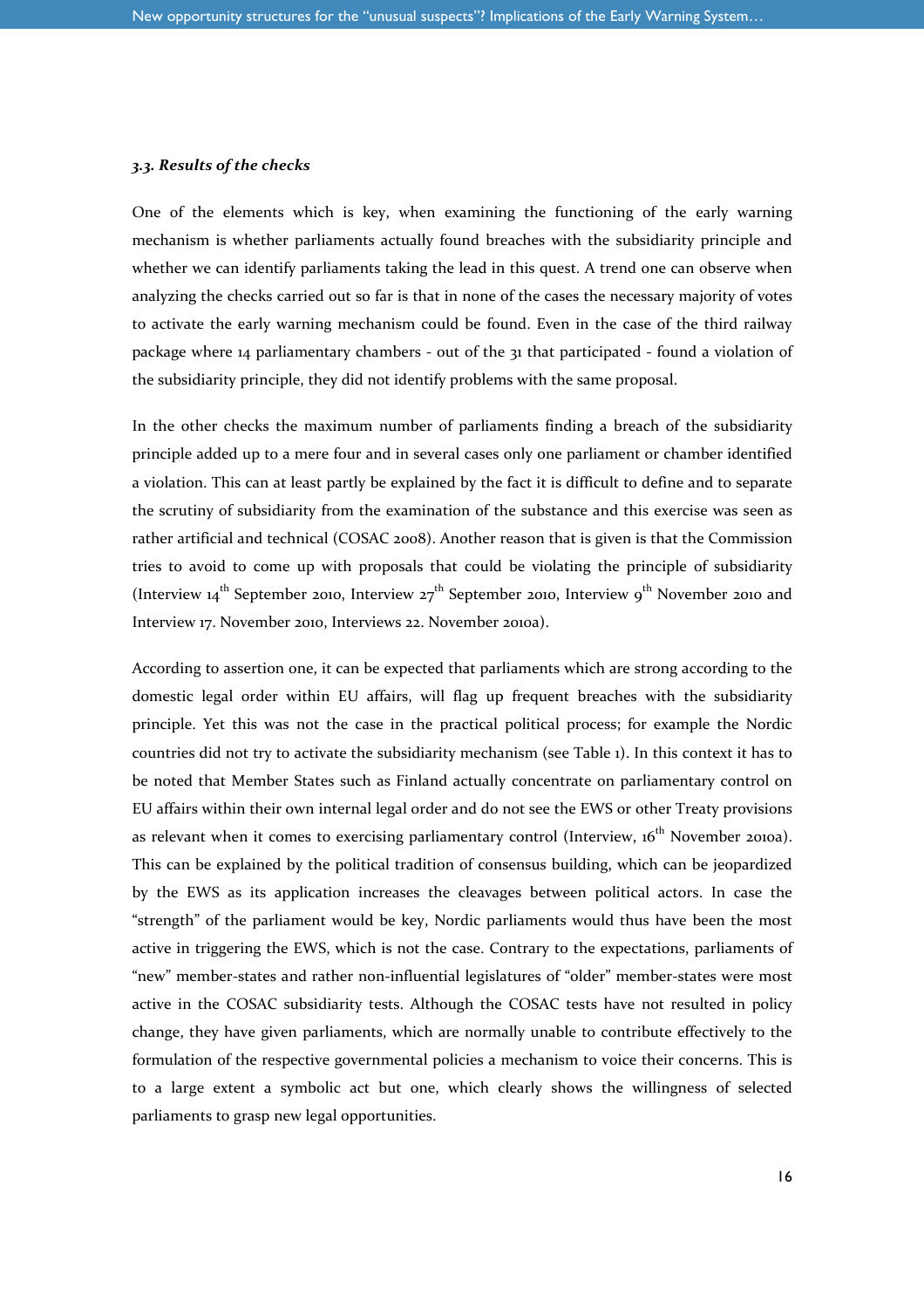When analyzing the performance of parliaments under the checks, we find that upper houses flag up a breach with the subsidiarity principle more often than lower houses (assertion 3). In this context the Czech Senate is the forerunner with finding breaches in 4 out of the 7 proposals scrutinized. This is explained by the fact that MPs represented in the Senate took a rather Eurosceptic stance and wanted to give a clear message that these proposals were going too far as regards to the delegation of powers to the European level (Interview 16<sup>th</sup> November 2010d). The activism of the Czech Senate goes in a different direction than the rather passive picture that is painted in the literature (Pitrova and Coxova 2007).

**Figure 1** Number of breaches detected by parliamentary chambers during COSAC subsidiarity checks. March 2005- December 2009xxxiv



```
Source: COSAC Secretariat (2010)
```
The fact that the Belgian and French senate, the Austrian and German Bundesrat and the UK House of Lords also found breaches with the subsidiarity principle could be seen as a first indication that this is used as tool by these chambers to flex their muscles *vis a vis* their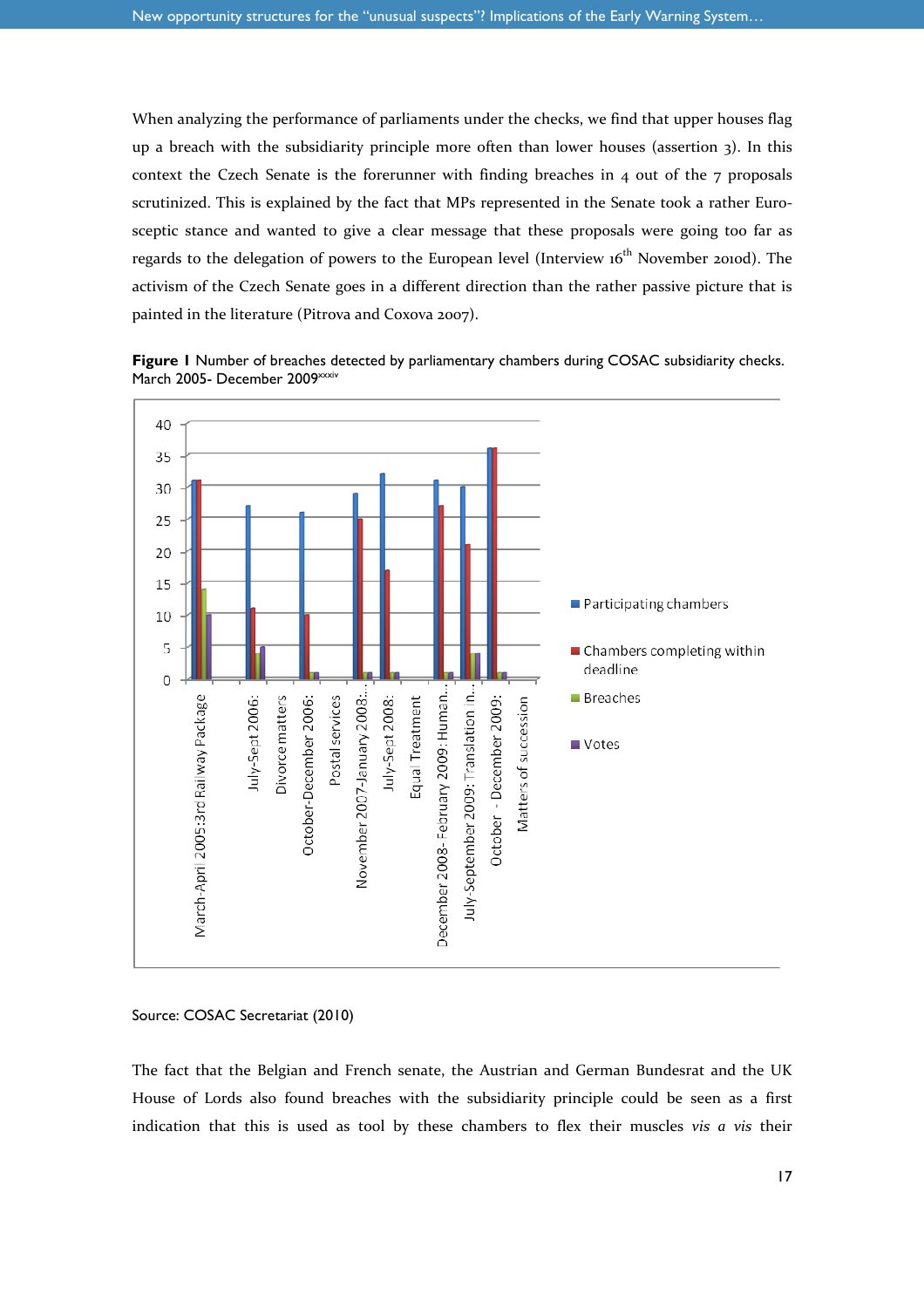government (Interviews 22. November 2010a and Interview November 22. 2010b, Interview 16<sup>th</sup> November 2010).

Ultimately, judging by the data from the COSAC tests, the third assertion, which considers bicameralism as the main explanatory factor in assessing the cross-national variance of subsidiarity tests, seems the most convincing. There was little cooperation between upper and lower chambers in checking subsidiarity compliance, which indirectly support the paper's assertion about the crucial role of bicameralism. Although the pooling of resources could have provided for an increase in expertise and leverage, the lack of cooperation between the chambers denotes a willingness of upper houses to develop a profile of their own in EU affairs and become more autonomous players. The data on involvement of specialized committees (assertion 2) provides for a mixed picture. For example in the test of the  $3<sup>rd</sup>$  railway package out of 14 chambers that found a subsidiarity breach, only 6 involved sectoral committees and in the proposal for a regulation on matrimonial issues  $-$  3 out of 5 chambers actually resorted to specialized committees. National chambers that found a subsidiarity breach in the proposal for directives on equal treatment, human organ transplantation and the proposal for framework decision on the interpretation of criminal proceedings did not involve sectoral committees at all. So overall the EACs still seem to be the main actors in light of the Lisbon Treaty, which thus contradicts the notion that sectoral committees would be on the rise due to the increased need for specialized expertise. We do however see a certain degree of path-dependency, Member States that resorted to specialized committees within EU affairs before the Lisbon Treaty also adhere to this system. Arguably, within the national parliaments the EACs are still the main policy entrepreneurs with regard to interpreting of Lisbon Treaty provisions. Although sectoral committees exert influence through technical expertise, it is largely by way of EACs that they can influence the position of the government, which is the main aim of parliamentary scrutiny. The input of sectoral committees varies on a case-by-case basis.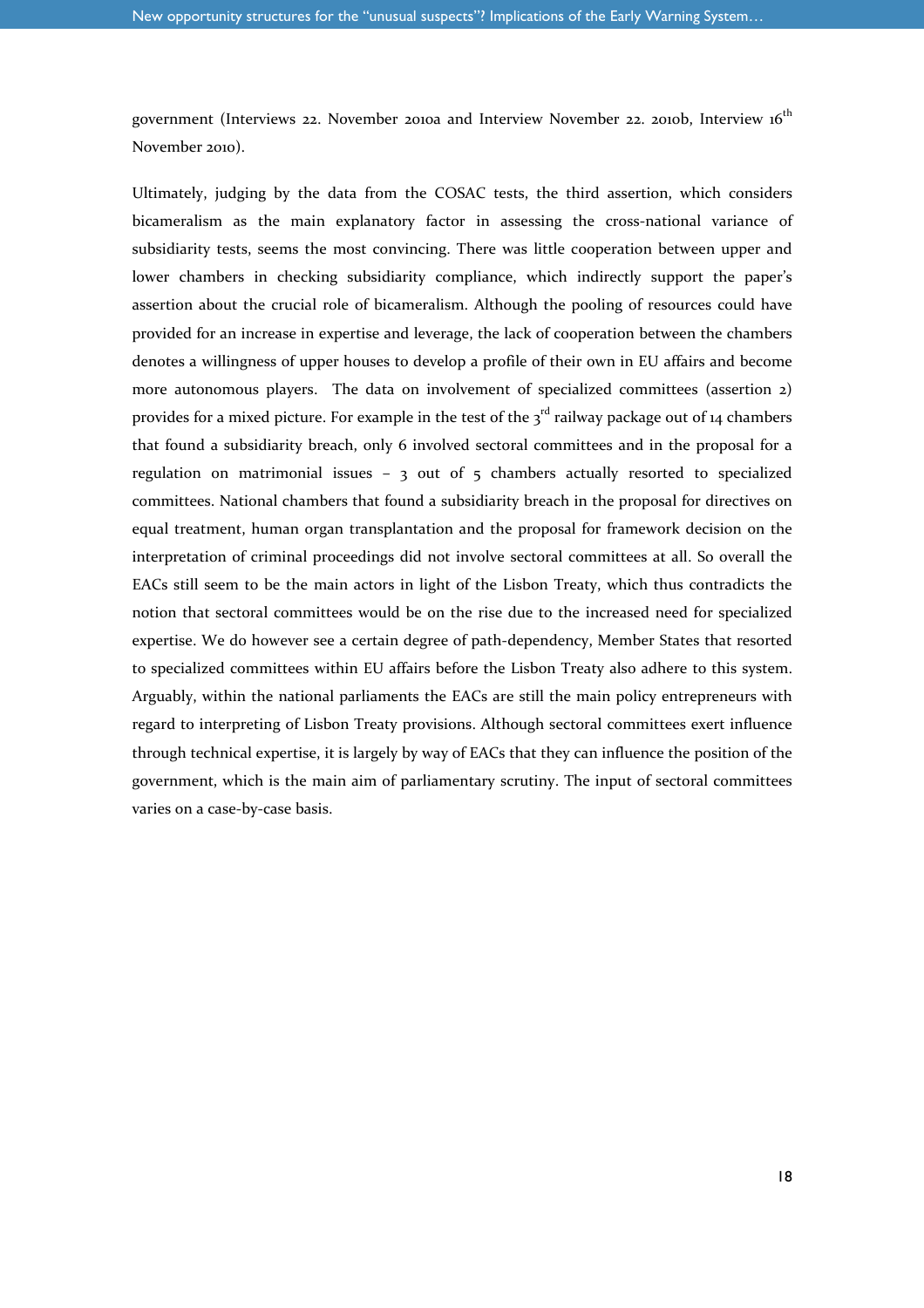| <b>Member State</b>                    | Breach of subsidiarity principle |
|----------------------------------------|----------------------------------|
| Austria, Bundesrat                     | 2x                               |
| Belgium, Senate                        | 2x                               |
| Czech Republic, Chamber of<br>Deputies | $\mathsf{I} \times$              |
| Czech Republic, Senate                 | 4x                               |
| <b>France National Assembly</b>        | Īχ                               |
| <b>France Senate</b>                   | $\mathsf{I} \times$              |
| Germany, Bundesrat                     | 3x                               |
| Ireland                                | 4x                               |
| Malta                                  | $\mathsf{I} \times$              |
| Netherlands (both chambers)            | $\overline{2x}$                  |
| <b>Poland Sejm</b>                     | $\mathsf{I} \times$              |
| <b>Poland Senate</b>                   | $\mathsf{I} \times$              |
| UK, House of Commons                   | 2x                               |
| UK, House of Lords                     | $\overline{2x}$                  |

Table I Results of COSAC checks: Breaches of subsidiarity according to chambers<sup>xxxv</sup>

These observations are now to be linked up to the first experiences with the Lisbon Treaty by connecting them to the data on the submission of reasoned opinions between 2009-2011.

# **4. Where to go from here? Two years into the Lisbon Treaty.**

During the period of 1. December 2009 and  $18<sup>th</sup>$  November 2011<sup>xxxvi</sup>, national parliaments have submitted 79 reasoned opinions according to the provisions of the Lisbon Treaty.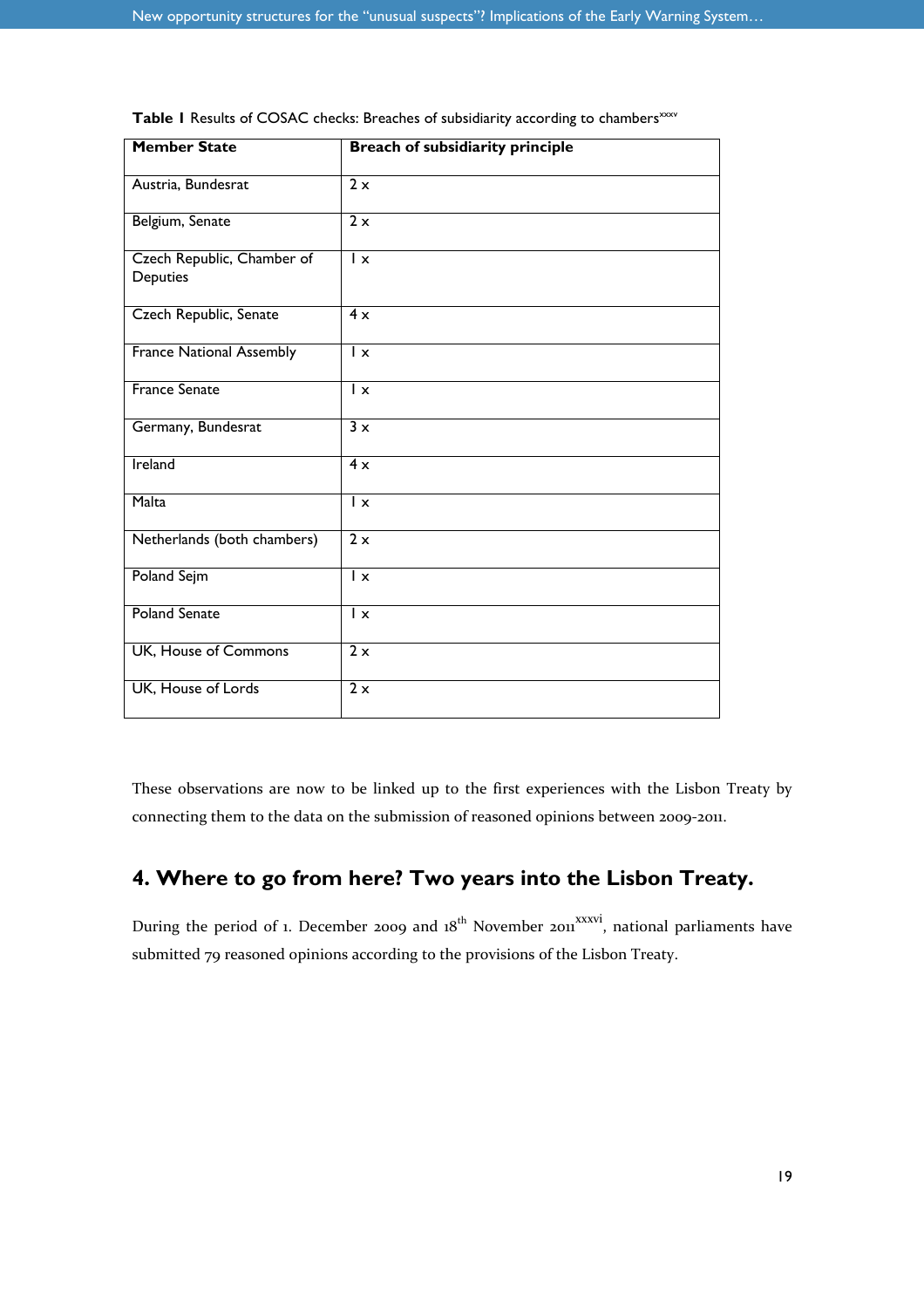

**Figure 2** Amount of reasoned opinions submitted per chamber<sup>xxxvii</sup>

Out of the 79 reasoned opinions 26 were submitted by unicameral parliaments and 53 were put forward by bicameral parliaments. Within the set of reasoned opinions submitted by the latter, 27 originated from upper chambers<sup>xxxviii</sup>. The data supports the assertion that in bicameral systems upper chambers resort to the EWS more frequently. Although the quantitative difference between the amount of reasoned opinions by upper and lower chambers is not that large, in all cases (except for the UK and the Netherlands) upper chambers are more active than the lower house or equally active<sup>xxxix</sup>. Clearly, bicameral parliaments also show more activism than the unicameral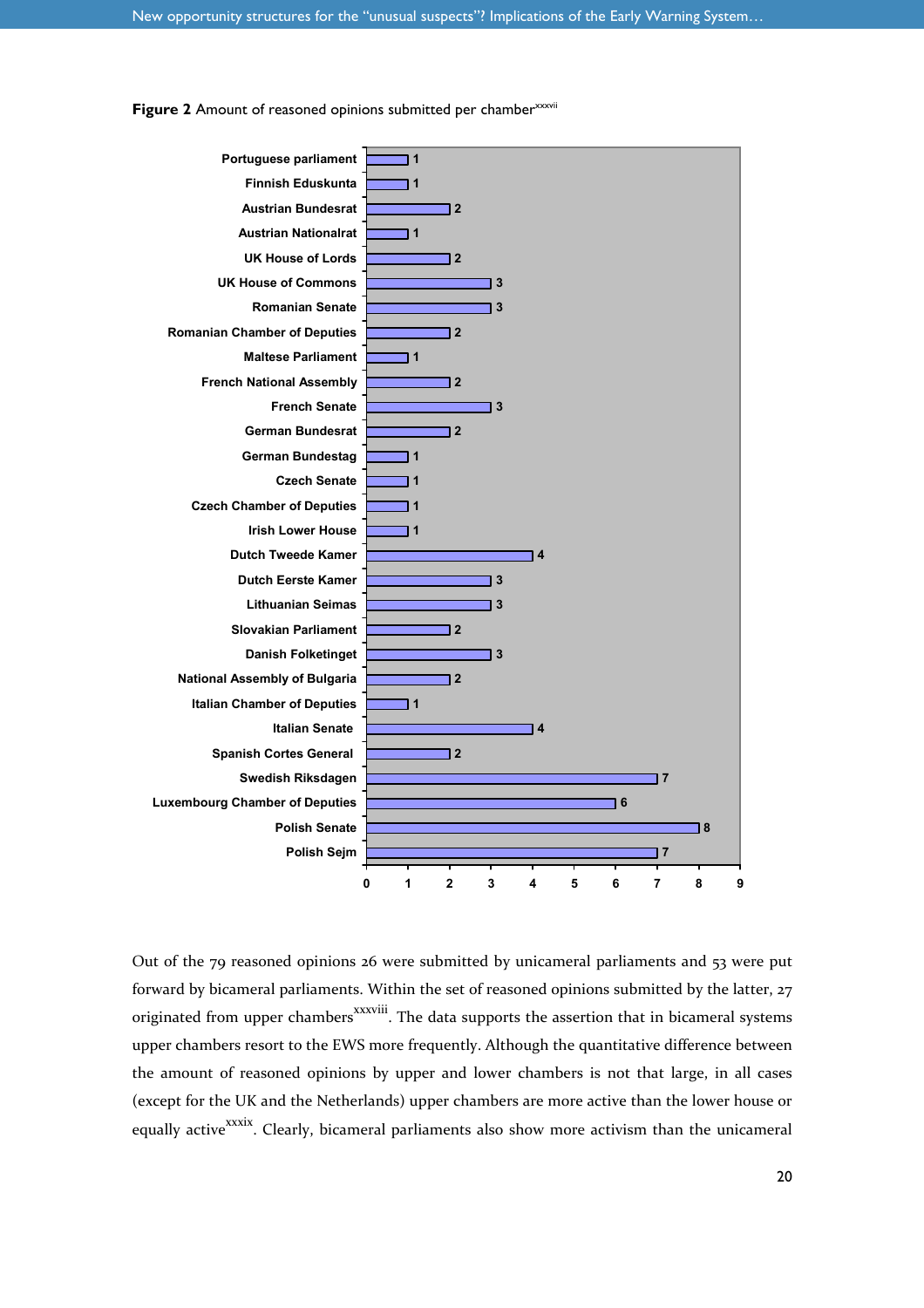chambers. Yet, the fact that in some EU member-states the lower houses are more active than the upper chambers could imply that certain lower houses are keen on maintaining their dominance non only in domestic issues but also to transfer this tradition of inter-chamber relations into the domain of EU affairs.

The IPEX data on the involvement of sectoral committees within the subsidiarity checks reflects that within parliaments where the scrutiny of EU affairs is decentralized, such as in Sweden, the same patterns in subsidiarity checks is adhered to, i.e. specialized committees are increasingly resorted to. The assertion linked to the notion that "strong" national parliaments within EU affairs would also increasingly resort to the EWS, does not find univocal support. Although the "strong" Swedish parliament participates in the EWS, other Scandinavian parliaments such as Finland are much more reluctant, which can arguably be explained by consensual nature of Finnish politics (hence the skepticism towards the EWS which can incite political rivalries) and the focus of the Danish parliament on mandating the government, to the detriment of other forms of engaging in EU politics.

Ultimately, the EWS does open new opportunity structures. In the first place, it can lead to a functional "spillover" from the subsidiarity checks into the day-to-day practice of scrutinising the executive, socialising' the MPs in a new more proactive culture. This can take the form of simply getting acquainted with the procedure as in the Romanian Senate, which started independent subsidiarity checks only last year (Interview 05.03.2012)<sup>xl</sup>, but also as in the Swedish Riksdag where deliberations over compliance with subsidiarity compliance might give way to formal debates on the content of the EU proposals (Interview 28.02.2012)<sup>xli</sup>. Secondly, the EWS seems to empower parliaments that have previously been inactive in EU affairs and/or rather weak in the domestic legal order when it comes to EU matters. The parliaments of Central and East European (CEE) member-states seem to have learnt the rules of the game to a large extent and participate as actively or even more actively than the "usual suspects" from Western and Northern Europe. The data clearly shows that the "newcomers" have clearly outpaced the parliaments of Southern Europe. The Lisbon Treaty has provided an opportunity to escape the dependency on the government allowing to break with a certain path-dependency of executive-legislative relations. Thirdly, the EWS allows upper chambers to compensate for their somewhat marginal role within the national accountability chain. In almost all occasions it is the upper houses that submit more reasoned opinions. Cooperation between chambers in conducting subsidiarity tests seems to develop on a case-by-case basis with little overall coordination. The EWS provides an opportunity for upper chambers to increase their political autonomy.

In terms of comparing the data from COSAC tests and IPEX there are more similarities between the two than differences. The upper chambers have been always at the forefront of the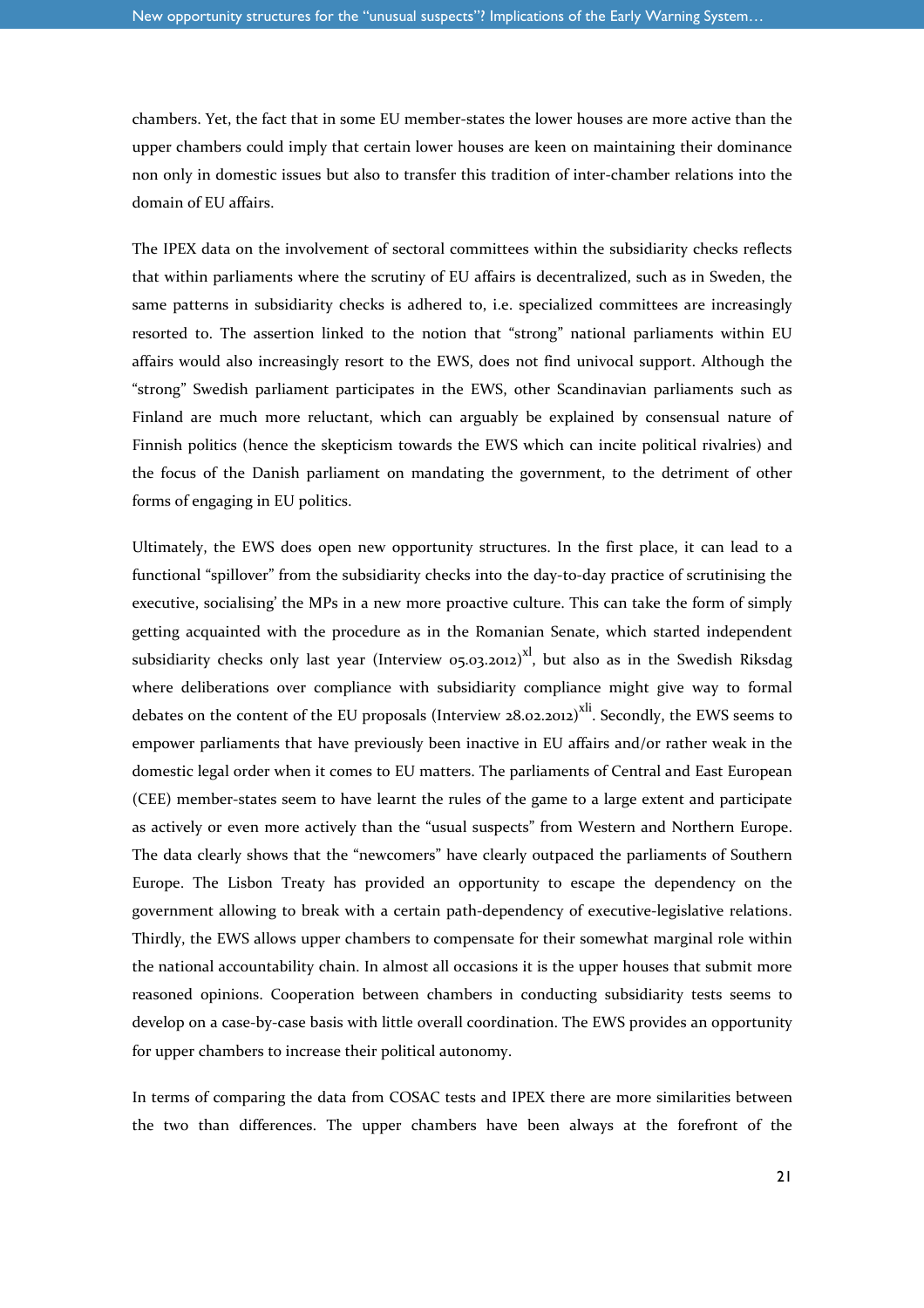participating in the EWS and have shown little interest in cooperating with their respective lower chambers. The involvement of standing committees has been mixed: although the European Affairs committees seem to keep the pride of place, the involvement of standing committees in the subsidiarity checks steadily increases. Yet, one can discern some path-dependency in terms of the standing committee involvement. The key difference between the COSAC tests data and the information retrieved from IPEX seems to be the list of most active participants, with the Central and East European (CEE) countries clearly "learning the rules of the game". Arguably, these countries have been "socialised" in terms of procedures, as the CEE parliaments have clearly grasped the same formal mechanisms of voicing their opinions.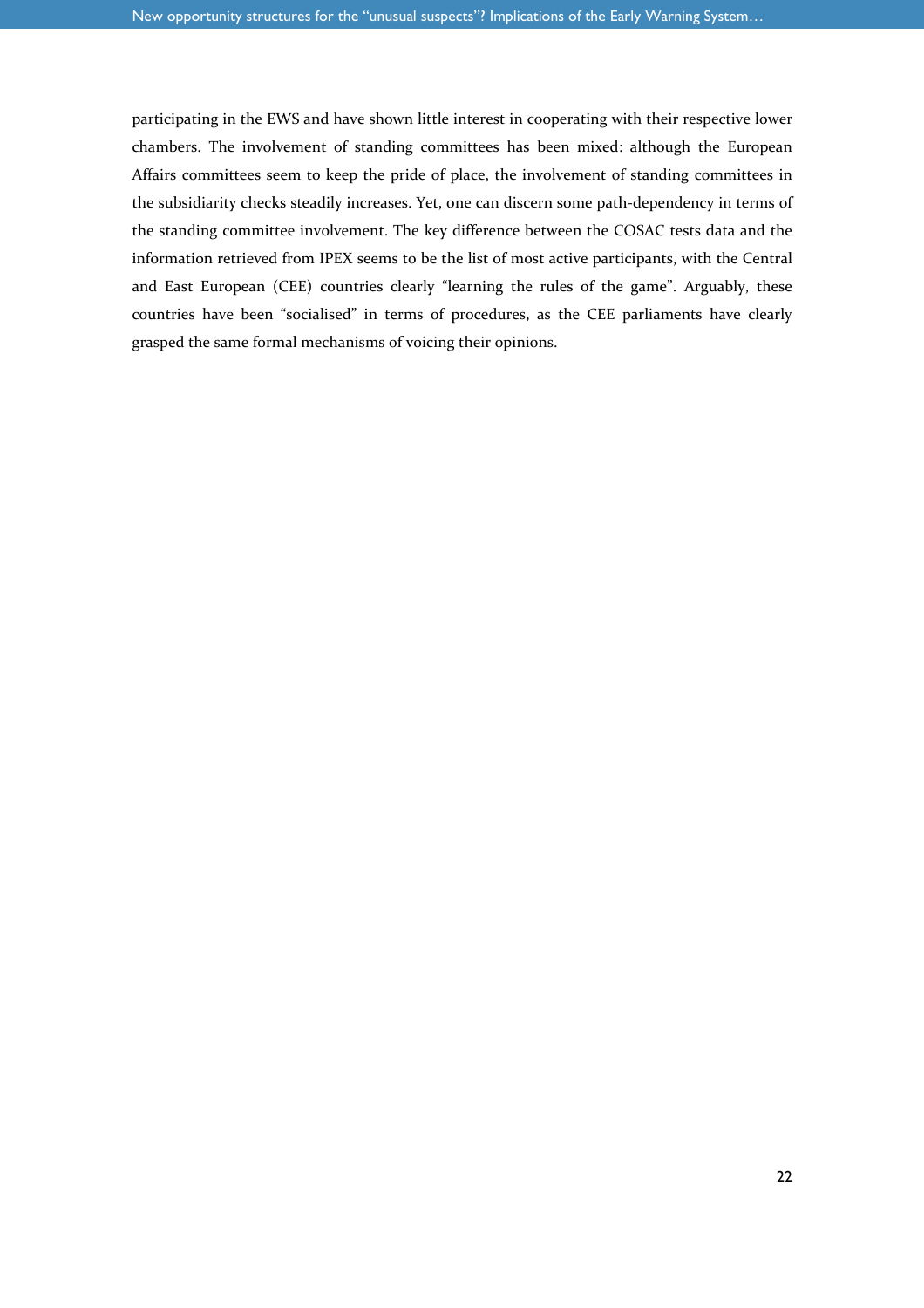#### **5. Concluding remarks**

This contribution aimed to assess the first experiences with the EWS in light of assertions generated based on the academic debate on national parliaments within EU affairs. Based on empirical data we find that bicameralism and the presence of weak upper chambers is conducive to an increased use of the EWS. The various upper houses are trying to overcome their relative weakness in the internal legal order by increasingly resorting to the mechanisms provided for by the Lisbon Treaty. When it comes to the "strength" of a parliament one can observe that "new" member-states' parliaments participate in the EWS to a greater extent. Ultimately, the main differences between the data obtained from the COSAC subsidiarity tests and the IPEX database is a far greater participation rate of the CEE member-states. As regards to the role of sectoral committees, we see a certain degree of path-dependency. Arguably, in the application of the EWS parliaments follow the established mechanisms of scrutiny within EU affairs, with decentralized parliaments, for example Sweden, relying heavily on sectoral committees.

Despite somewhat vague legal consequences of the EWS, most parliaments clearly see a merit in contributing, with only 11 out of 40 chambers of the EU member-states' parliaments not presenting a single reasoned opinion so far. In terms of the new opportunity structure, the EWS provides for a direct connection between the EU and national policies. In the future, more qualitative research has to be conducted to supplement this preliminary overview with new empirical data. In-depth case studies on subsidiarity checks could focus on assessing the dynamics between political parties and the role of sectoral committees within the EWS. It would also be important to consider whether the negative opinions posited by national chambers within the EWS framework have resulted in a change of the European Commission's policy or the actions of a respective national governments. Research into cross-country variance may provide answers to the question of why the parliaments of Central and East European states use the EWS more actively than the legislatures of Southern Europe. A comparison of parliaments' participation in the political dialogue with the European Commission and the use of subsidiarity tests would shed light on the various dimensions of the new post-Lisbon opportunity structure.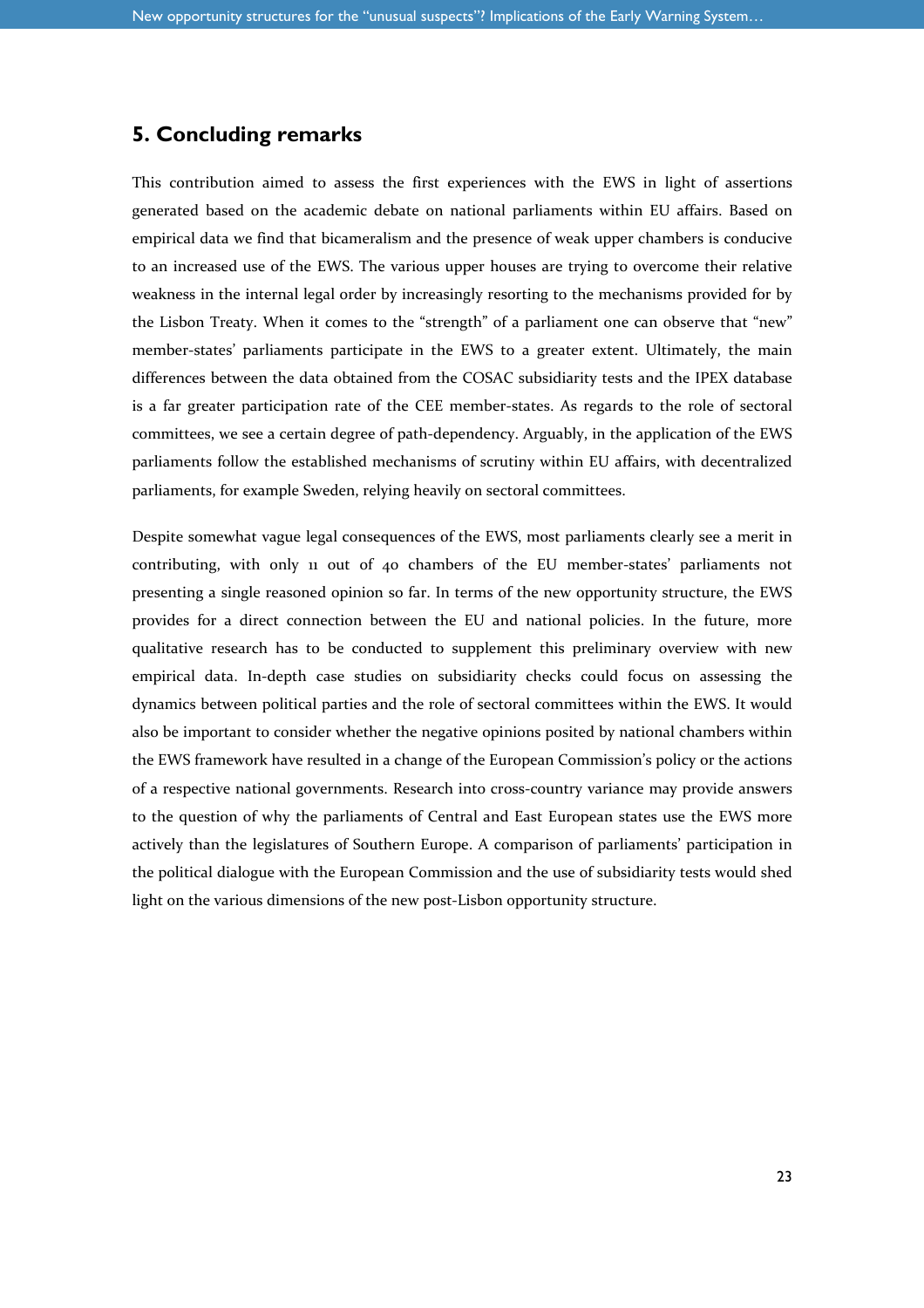#### **Literature reference**

- D.Arter, 'Introduction: Comparing the legislative performance of the legislatures', *Journal of Legislative Studies*, Vol.12 (2006), pp.245-257
- Auel K. (2009) "Servants of the people" or "Masters of the government". Explaining parliamentary behavior in EU affairs?, Paper presented at the 11th Bi-annual EISA Conference, Los Angeles, April23-25
- Auel, K., Benz A. (eds) (2005) *The Europeanization of parliamentary democracy*. London: Routledge
- Conlan P (2007) Ireland: enhanced parliamentary scrutiny of European affairs: but is it effective? in; O'Brennan and Raunio (eds.), *National Parliaments within the Enlarged European Union: From 'victims' of integration to competitive actors?,* Abingdon: Routledge, pp. 178-201.
- Cooper I. (2006) Thе Watchdogs of Subsidiarity: National Parliaments and the Logic of Arguing in the EU, in *Journal of Common Market Studies*, 44, 281-304
- Cooper I. (2012) A "virtual third chamber" for the European Union? National parliaments after the Lisbon Treaty, in West European Politics, 35, 441-465
- Costa O., Rozenberg O. (2008), 'Parlementarismes', in C.Belot C., P.Magnette, S.Saurugger (eds), *Science politique de l'Union européenne*, Paris: Economica
- Cygan A (2007) EU Affairs before the United Kingdom Parliament: A Case of Scrutiny as Substitute Sovereignty? in Tans et al (eds.) *National Parliaments and European Democracy. A Bottom-up Approach to European Constitutionalism*, Groningen: Europa Law Publishing, pp. 75-96.
- Dimitrova A., Mastenbroek E. (2006) Involving parliament in EU affairs: The new member states and the Danish model, in Rosenbaum, A & Nemec, J. (Eds.), *Democratic governance in the central and eastern European countries: Challenges and responses for the XXI century*, pp. 59-75. Bratislava: NISPACEE.
- ECPRD, *European Affairs Committees. The influence of National parliaments on European policies*. (Brussels, 2003)
- K.Krehbiel (1991) *Information and legislative organization.* Ann Arbor: Michigan University Press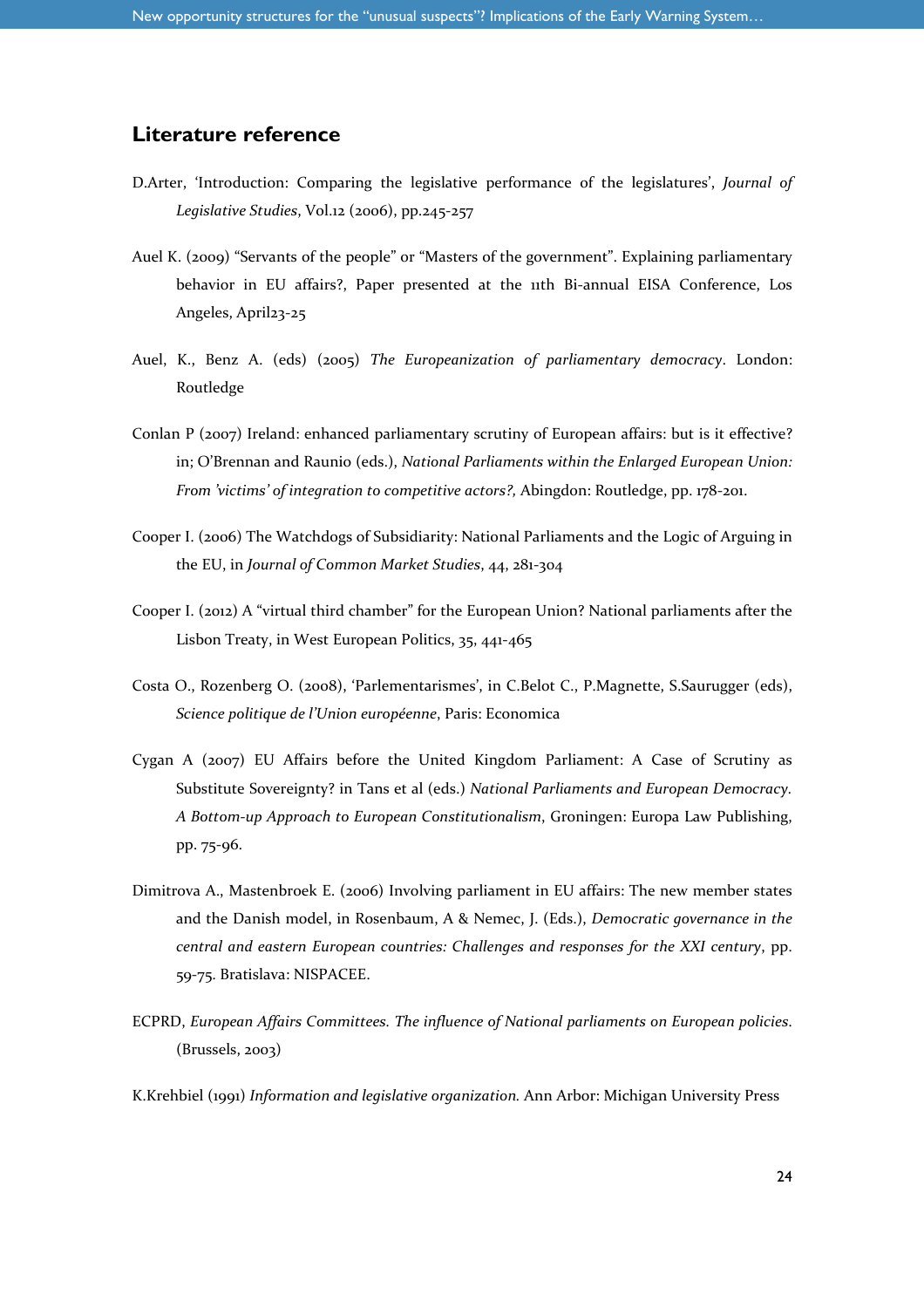- T.Gilligan, K.Krehbiel, (1989) 'Asymmetric information and legislative rules with a heterogeneous committee', *American Journal of Political Science*, 32, 459-490
- Hölscheidt S.(2008) Formale Aufwertung geringe Schubkraft: die Rolle der nationalen Parlamente gemäss dem Lissaboner Vertrag, in *Integration,* 254-265
- Kiiver, P. (2006a) *The national parliaments in the European Union: A critical view on EU constitution-building.* The Hague, L. and N.Y.: Kluwer Law International
- Kiiver P. (2011) The early-warning system for the principle of subsidiarity: The national parliament as a Conseil d'État for Europe, in *European Law Review*, 36, 98-108
- Kroenig M., Fish M. (2009) *A handbook of national legislatures. A global survey*. Cambridge: Cambridge University Press
- Lijphart A. (1999) *Patterns of democracy: Government forms and performance in thirty-six countrie,* New Haven: Yale University Press
- Magone J. (2011) *Contemporary European Politics. A Comparative Introduction*. Oxon: Routledge
- Martin L.W., Vanberg H. (2011), Parliaments and coalitions. The role of legislative institutions in multiparty governance. ECPR. Oxford: Oxford University Press
- Mattson I., Strøm K. (1995) 'Parliamentary committees', in H.Döring (ed.), *Parliament and majority rule in Western Europe*. Frankfurt: Campus
- Maurer A., Wessels W. (eds) (2001) *National parliaments on their ways to Europe: Losers or latecomers?* Baden-Baden: Nomos
- Mezey M. (1979) *Comparative legislatures.* Durham, N.C.: Duke University Press
- Nentwich M. (1996) 'Opportunity structures for citizen participation: The case of the European Union', in *European Integration online Papers* (EIoP), Vol.1
- Neuhold C., de Ruiter R. (2010) 'Out of REACH? Parliamentary control of EU affairs in the Netherlands and the UK', in *Journal of Legislative Studies*, Vol.16, pp.57-72
- Norton P. (1998), *Parliaments and governments in Western Europe*. L.: Frank Cass, 1998
- O'Brennan, J, Raunio T. (2007) *National parliaments within the enlarged European Union*. L.: Routldege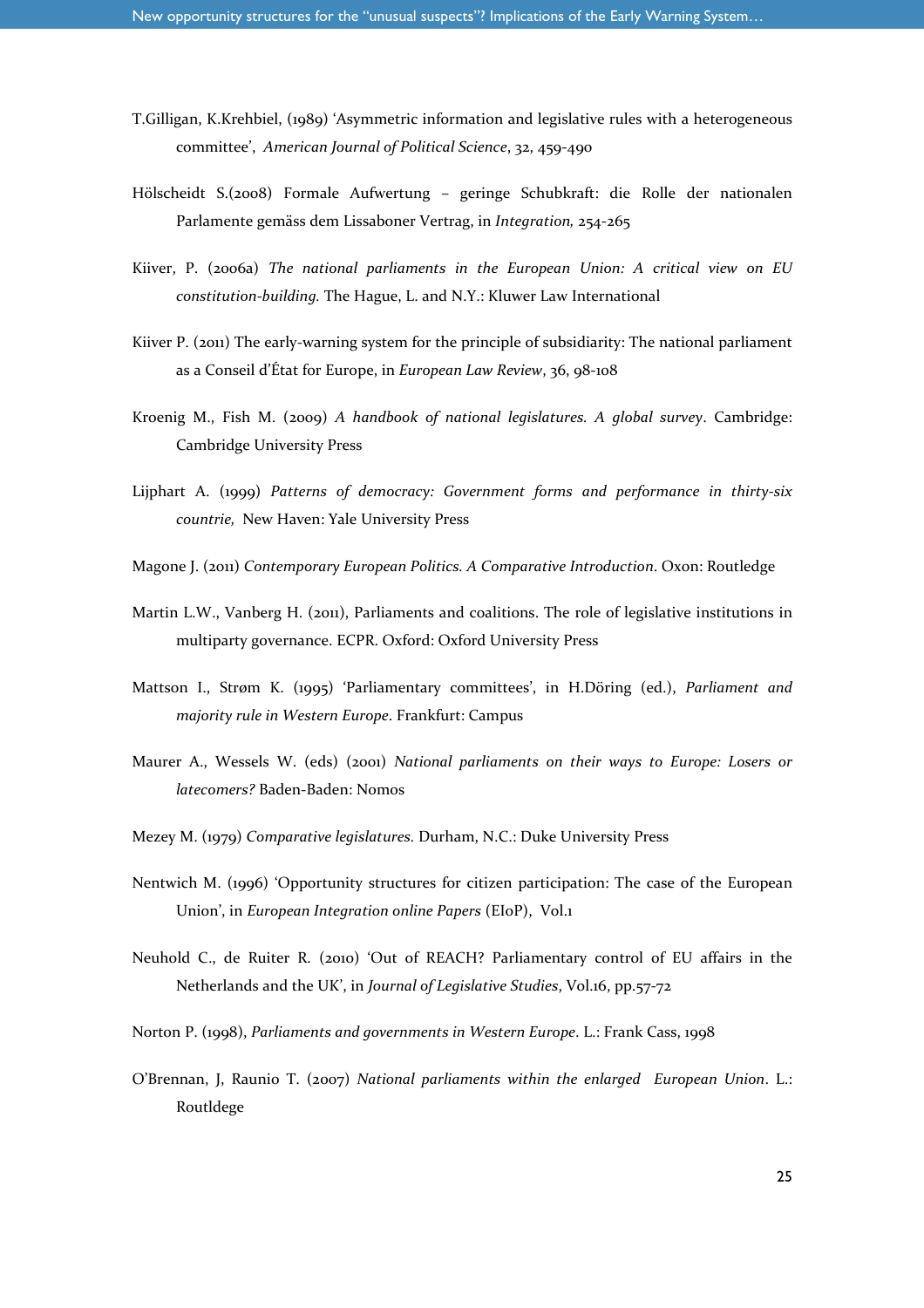- Patterson S.C, Mughan A. (1999) *Senates. Bicameralism in the contemporary world*. Columbus: Ohio State University
- Pitrova, L. and Coxova M. (2007) Parliamentary Control of EU Decision-making in the Czech Republic, in Tans et.al (2007), pp. 205-226
- Pollak, J. and P. Slominski (2003) 'Influencing EU Politics? The Case of the Austrian Parliament', in *Journal of Common Market Studies* 41: 4, 707–729.
- Poloni-Staduniger L. (2008) 'The domestic opportunity structure and supranational activity: An explanation of the environmental group activity at the European level', in *European Union Politics*, 19, 531-558
- Princen S., Kerremans B. (2008), 'Opportunity structures in the EU multi-level system', *West European Politics,* 31, 1129-1146
- Raunio T. (2005) Holding governments accountable in European Affairs: Explaining crossnational variation, in *Journal of legislative Studies*, 11, 319-342
- Raunio, T. (2007a) 'National legislatures and the Constitutional Treaty, in O'Brennan and Raunio (eds.), *National Parliaments within the Enlarged European Union: From 'victims' of integration to competitive actors?,* Abingdon: Routledge, pp. 79-92.
- Raunio, T. (2007b) The Finnish Eduskunta: Effective Scrutiny, Partisan Consensus, in Tans, et.al. (eds.), *National Parliaments and European Democracy. A Bottom-up Approach to European Constitutionalism*, Groningen: Europa Law Publishing, pp. 25-48
- Rothenberger S., Vogt O. (2007) *The "orange card": a fitting response to national parliaments' marginalization in EU decision-making?* Paper prepared for the Conference "Fifty years in inter-parliamentary cooperation", 13 June 2007, Bundesrat, Berlin.
- Scully R. (2011) 'Dealing with big brother: relations with the first chamber', *Journal of Legislative Studies*, 17, .93-104
- Sieberer U. (2011) 'The institutional power of Western European Parliaments: A multidimensional analysis', *West European Politics*, 34. 731-754
- Sprungk C. (2010) Even more or better scrutiny? Analysing the conditions of effective national parliamentary involvement in EU affairs. *European Integration online Papers (EIoP)*, vol.14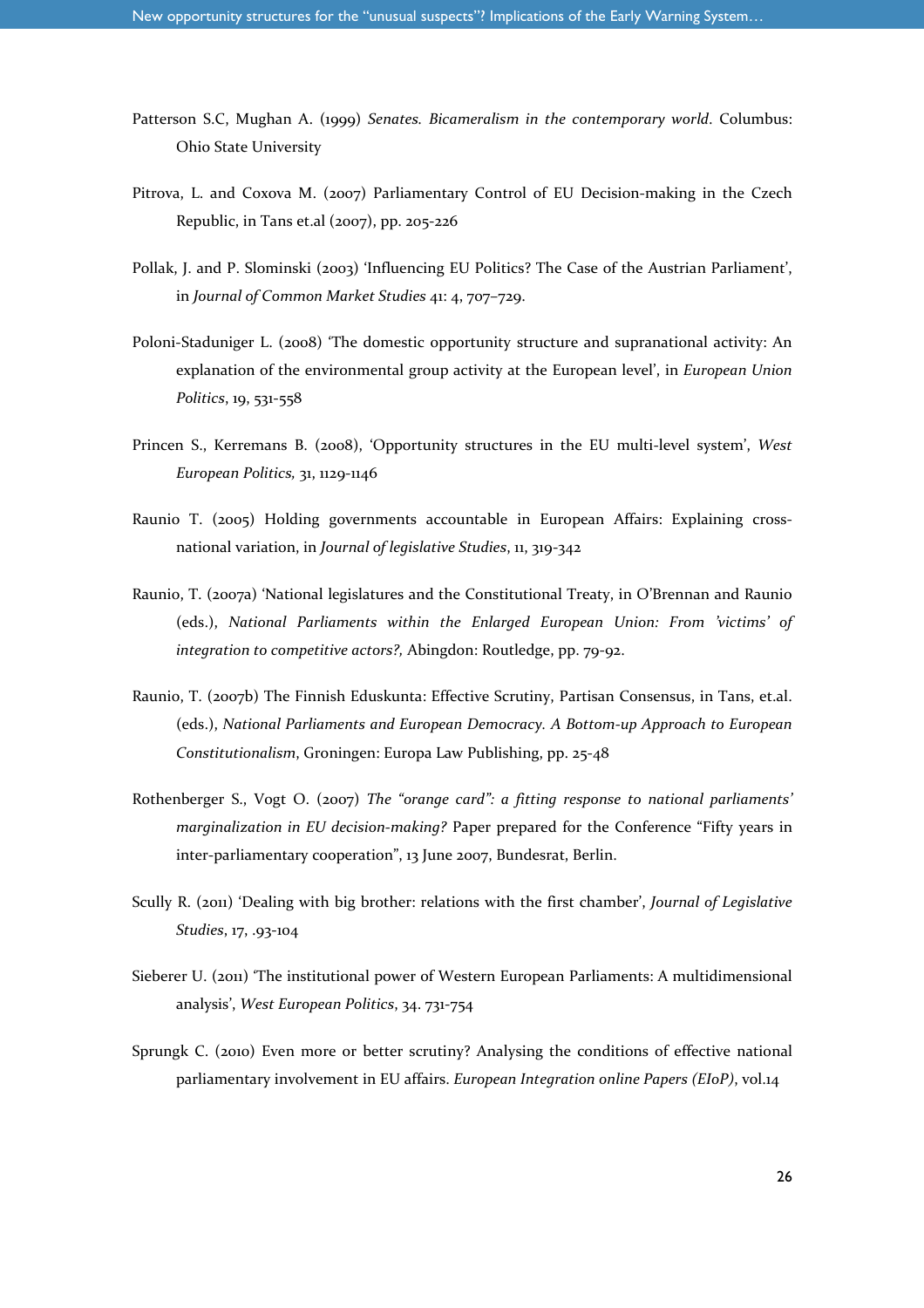- Tsebelis G. (1992) *Veto players: how political institutions work.* Princeton: Princeton University Press,
- Vatter A. (2005), 'Bicameralism and policy performance: The effects of cameral structure in comparative perspective', *Journal of Legislative Studies*, 11, 194-215
- Vos, H. et al. (2007) Belgian Parliaments and EU Decision-Making: "In the Government We Trust", in Tans, et.al. (eds.) *National Parliaments within the Enlarged European Union: From 'victims' of integration to competitive actors?,* Abingdon: Routledge, pp. 99-113.
- Wehner A. (2006) 'Assessing the power of the purse: An Index of Legislative budget institutions, *Political studies',* 54, 767-785.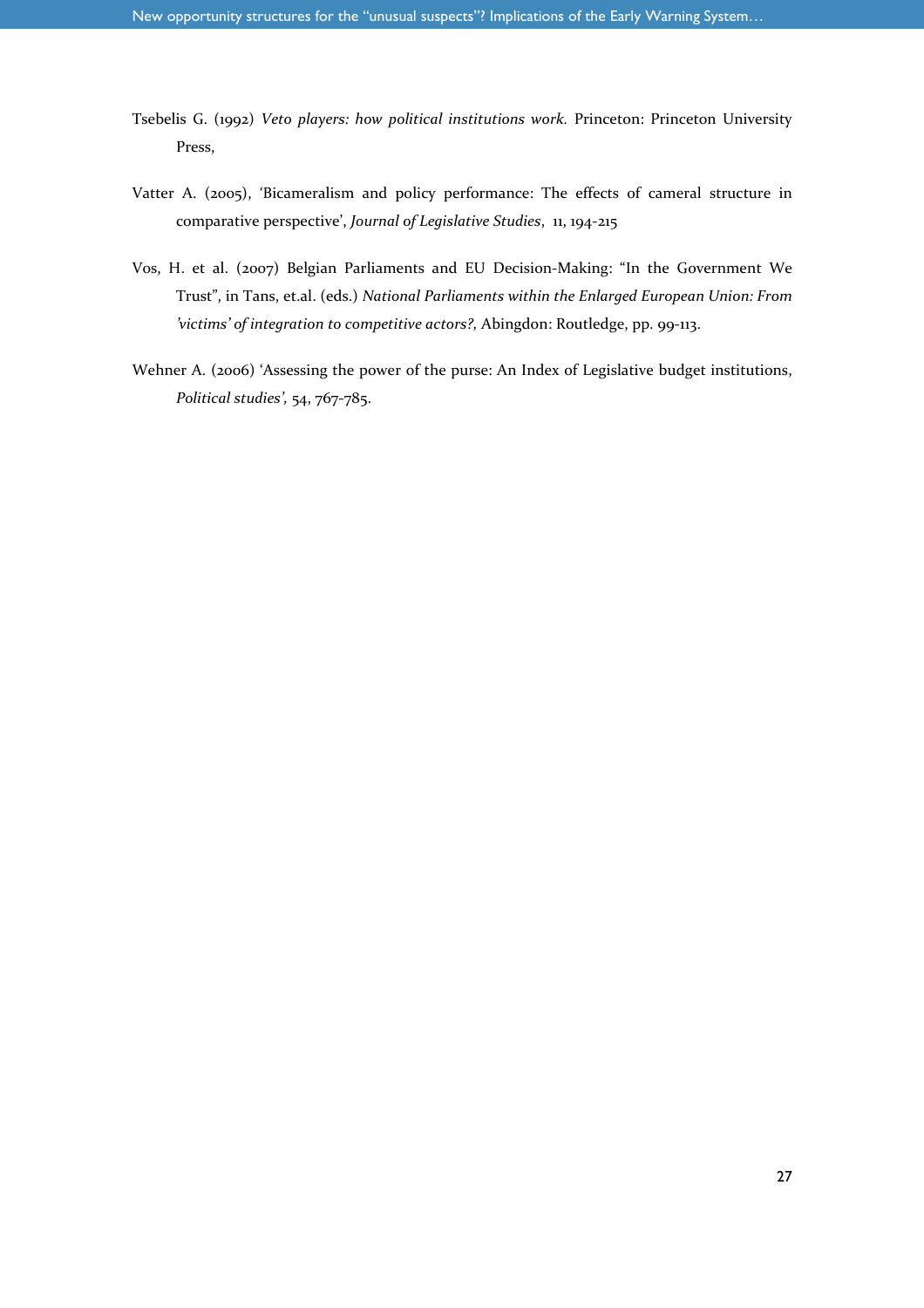# **Annex**

| <b>Member State</b>           | Other<br>committees              | Government<br>participated/      | <b>Consultation of</b><br>regional | Cooperation<br>with other                               |
|-------------------------------|----------------------------------|----------------------------------|------------------------------------|---------------------------------------------------------|
|                               | involved but<br><b>EAC</b>       | Provided info                    | parliaments                        | national<br>parliaments <sup>1</sup>                    |
| Austria<br>National Council   | $2 \times$ No                    | $2 \times Y$ es                  | None                               | <b>None</b>                                             |
| Austria<br>Federal Council    | I x Yes<br>$6 \times No$         | $7 \times Y$ es                  | Ix Yes                             | $4 \times$ use of IPEX                                  |
| Belgium<br>Chamber of         | $6 \times Y$ es<br>I x No        | $4 \times Y$ es<br>$3 \times$ No | None                               | $2 \times$ use of IPEX                                  |
| Representatives<br>Belgium    | $7 \times Y$ es                  | $2 \times Y$ es                  | None                               | $2 \times$ use of IPEX                                  |
| Senate                        |                                  | $5 \times No$                    |                                    |                                                         |
| <b>Bulgaria</b>               | $5 \times Y$ es                  | $5 \times Y$ es                  | $5 \times No$                      | $3x$ use of IPEX                                        |
| Cyprus                        | $1 \times Y$ es<br>$6 \times No$ | $5 \times Y$ es<br>$2 \times No$ | $7 \times$ No                      |                                                         |
| <b>Check Republic</b>         | $3 \times Y$ es                  | $6 \times Y$ es                  | $7 \times$ No                      | $2 \times$ IPEX                                         |
| Chamber of<br><b>Deputies</b> | $4 \times$ No                    | I x No                           |                                    |                                                         |
| <b>Check Republic</b>         | $1 \times Y$ es                  | $5 \times Y$ es                  | $7 \times$ No                      | $3 \times$ IPEX and $3 \times$                          |
| Senate                        | $6 \times No$                    | $2 \times No$                    |                                    | <b>NPRs</b>                                             |
| <b>Denmark</b>                | $8 \times Y$ es                  | $8 \times Y$ es                  | $8 \times$ No                      | None                                                    |
| Estonia                       | $7 \times Y$ es                  | $7 \times Y$ es                  | $7 \times$ No                      | $\vert x \vert$ IPEX and $\vert x \vert$<br><b>NPRs</b> |
| <b>France Senate</b>          | $2 \times Y$ es<br>$6 \times No$ | $3 \times Y$ es<br>$5 \times No$ | $8 \times$ No                      | $1 \times$ NPRs and $2 \times$<br><b>IPEX</b>           |
| France<br>National Assembly   | $4 \times Y$ es<br>$3 \times$ No | $5 \times Y$ es<br>$2 \times No$ | $7 \times$ No                      | $2 \times$ IPEX, $2 \times$<br><b>NPRs</b>              |
| Finland                       | $5 \times Y$ es                  | $4 \times Y$ es                  | $6 \times No$                      | <b>None</b>                                             |
|                               | $1 \times$ No                    | $2 \times No$                    |                                    |                                                         |
| Germany<br><b>Bundestag</b>   | $6 \times Y$ es                  | $5 \times Y$ es<br>I x No        | $6 \times No$                      | $2 \times$ IPEX                                         |
| Germany<br><b>Bundesrat</b>   | $7 \times Y$ es                  | $7 \times Y$ es                  | $7 \times$ No                      | $3 \times$ IPEX                                         |
| Greece                        | 7 x Yes                          | $4 \times Y$ es<br>$3 \times$ No | $7 \times No$                      | $4 \times$ IPEX                                         |
| Hungary                       | I x Yes<br>$6 \times No$         | $2 \times Y$ es<br>$5 \times No$ | $7 \times no$                      | $3 \times$ NPRs and $1 \times$<br>COSAC                 |
| Italy<br>Senate               | $3 \times Y$ es<br>$3 \times$ No | $6 \times$ No                    | $6 \times No$                      | $3 \times$ IPEX                                         |
| Italy                         | $3 \times Y$ es                  | $5 \times No$                    | $5 \times No$                      | $3 \times$ IPEX                                         |
| Deputies<br>Ireland           | $2 \times No$<br>$5 \times Y$ es | $8 \times Y$ es                  | $8 \times$ No                      | $1 \times$ IPEX, $2 \times$                             |
| Latvia                        | $3 \times$ No<br>$5 \times Y$ es | $6 \times Y$ es                  | $7 \times$ No                      | NPRs,<br>$4 \times$ IPEX and $2 \times$                 |
|                               | $2 \times No$                    | I x No                           |                                    | <b>NPRs</b>                                             |
| Lithuania                     | $7 \times Y$ es                  | $7 \times Y$ es                  | $7 \times No$                      | $2 \times$ IPEX and $1 \times$<br><b>NPRs</b>           |
| Luxembourg                    | $7 \times Y$ es                  | $7 \times Y$ es                  | $7 \times No$                      | $2 \times$ IPEX                                         |

**Table 2** Conduct of the subsidiarity checks carried out by COSAC across Member States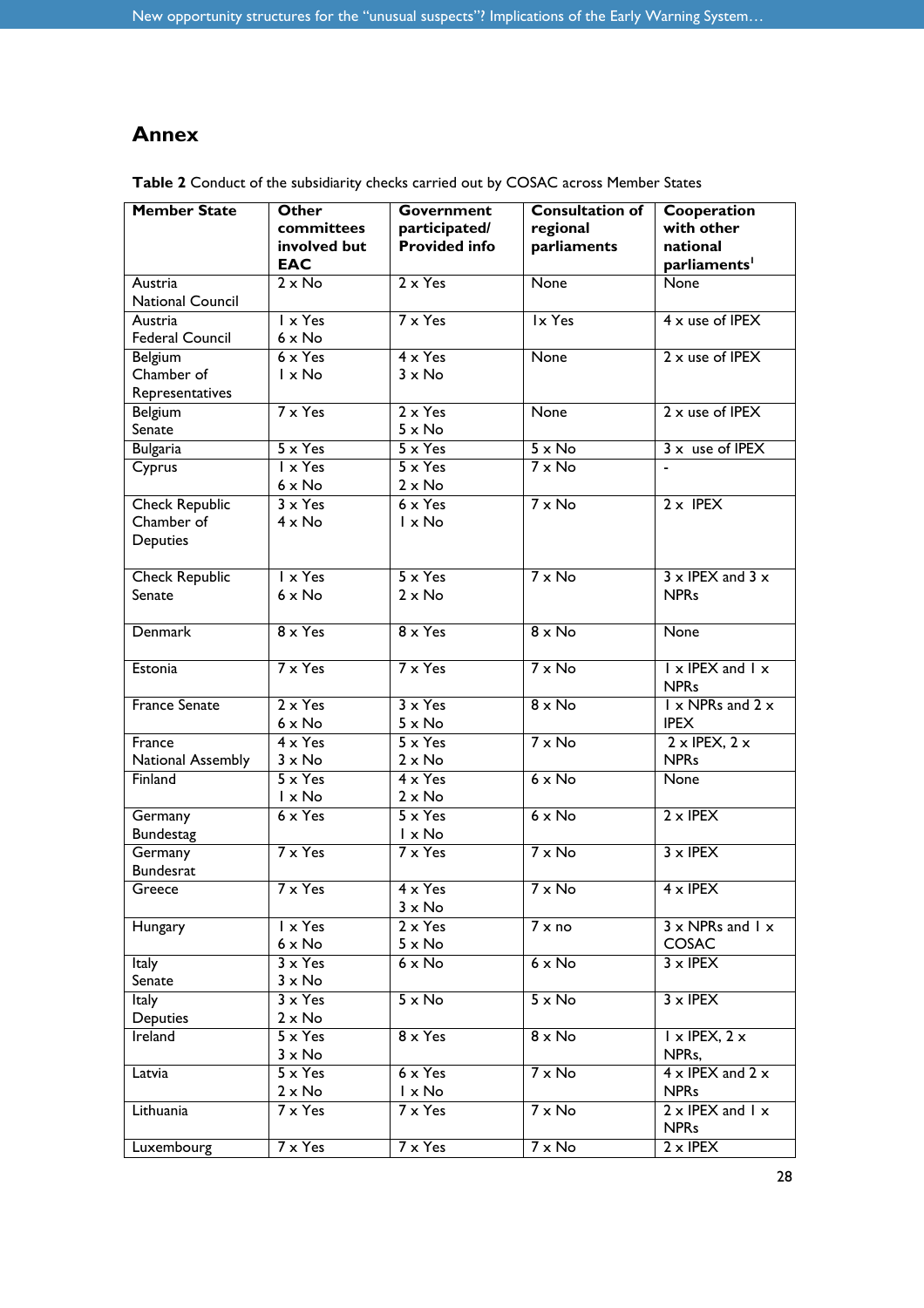| Malta             | $1 \times$ No   | $1 \times$ No   | $l \times No$ | $\mathsf{I} \times \mathsf{IPEX}$ |
|-------------------|-----------------|-----------------|---------------|-----------------------------------|
| Netherlands       | $8 \times Y$ es | $7 \times Y$ es | $8 \times$ No | $\mathsf{I} \times \mathsf{IPEX}$ |
| Tweede Kamer      |                 | $1 \times$ No   |               |                                   |
| Poland            | $8 \times$ No   | $3 \times Y$ es | $8 \times$ No | None                              |
| Sejm              |                 | $5 \times$ No   |               |                                   |
| Poland            | $6 \times Y$ es | $8 \times$ No   | $8 \times$ No | None                              |
| Senate            | $2 \times$ No   |                 |               |                                   |
| Portugal          | $7 \times Y$ es | $7 \times$ No   | $7 \times$ No | $3 \times$ IPEX                   |
|                   |                 |                 |               | $I \times NPRs$                   |
| Romania           | $2 \times Yes$  | $2 \times Y$ es | $2 \times$ No | $2x$ IPEX                         |
| Slovakia          | $3 \times$ No   | $6 \times Y$ es | $6 \times$ No | <b>IPEX</b>                       |
|                   | $3 \times Y$ es |                 |               |                                   |
| Slovenia          | $8 \times Y$ es | $8 \times Y$ es | $8 \times$ No | None                              |
| National Assembly |                 |                 |               |                                   |
| Slovenia          | $6 \times Y$ es | $7 \times Y$ es | $8 \times$ No | None                              |
| National Council  | $2 \times$ No   | $1 \times$ No   |               |                                   |
| Sweden            | $6 \times Y$ es | $6 \times Y$ es | $6 \times$ No | $4 \times$ IPEX                   |
|                   |                 |                 |               |                                   |
| UK House of       | $8 \times$ No   | $8 \times Y$ es | 2x Scottish   | Ireland                           |
| Commons           |                 |                 | parliament    |                                   |
| UK House of Lords | $8 \times Y$ es | $8 \times Y$ es | 2 x Scottish  | $2 \times NPRs$                   |
|                   |                 |                 | parliament    |                                   |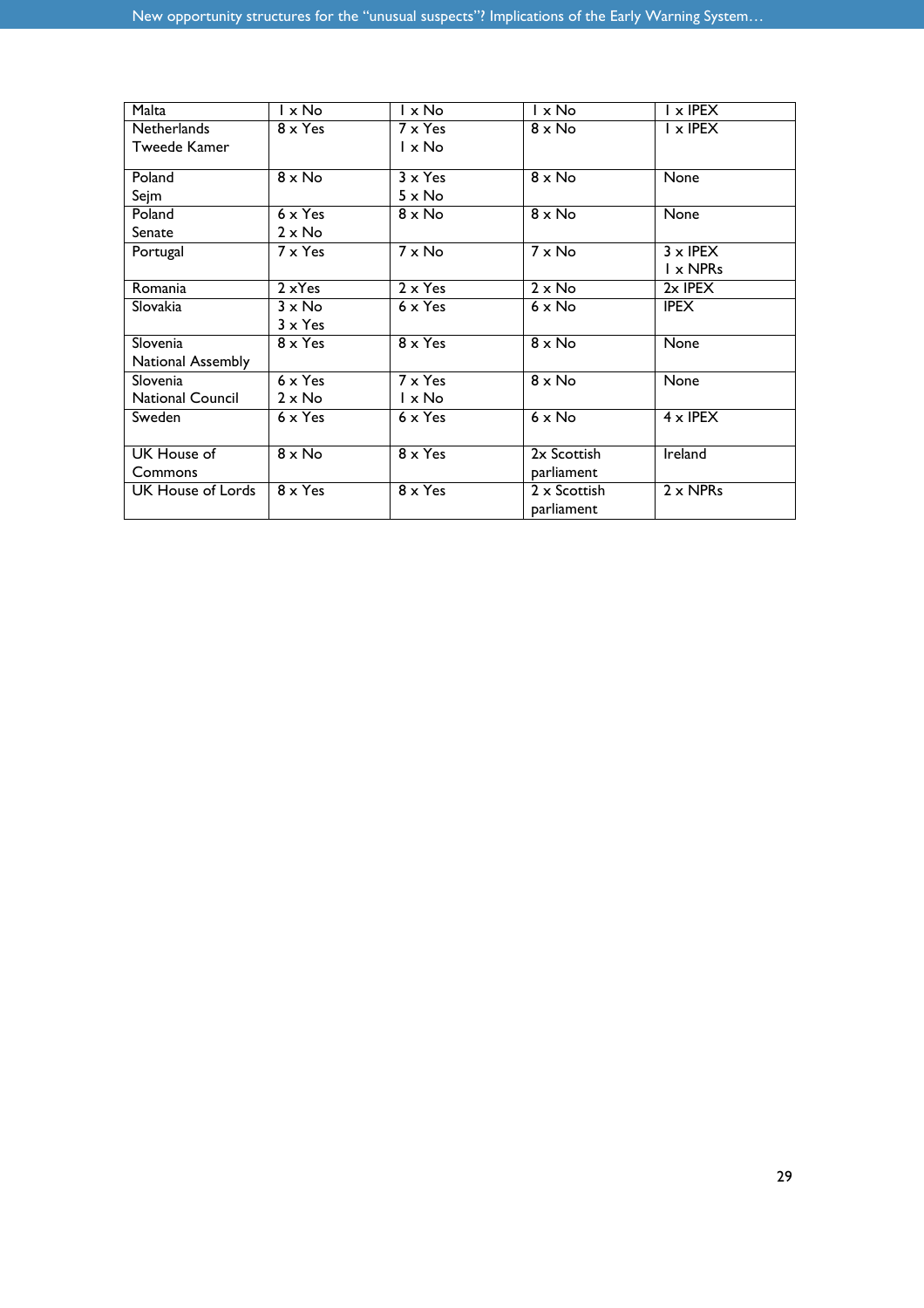#### **Endnotes**

l

<sup>i</sup> Art. 12 of the amended Treaty on the European Union, to be quoted as TEUn (TEUnew version)

<sup>ii</sup> The Treaty on the Functioning of the European Union (TFEU) replaces the Treaty on establishing the European Community (TEC).

<sup>iii</sup> Interview with a European Parliament staff member. 16.09.2011

<sup>iv</sup> "Reasoned opinions' imply submissions that indicate non-compliance of the EU draft legislation with subsidiarity principle and which were submitted to the EU institutions within the 8 week deadline as stipulated in the Article 6 of Protocol 2 of the Treaty of Lisbon

<sup>v</sup> Contributions other than reasoned opinions, e.g. those arriving later than 8 weeks or any other contributions of national parliaments within the framework of Barosso initiative are not included in the sample. Only the opinions of the national parliaments that comply with the formal criteria of the Early Warning System are assessed for the purpose of the study.

<sup>vi</sup> See especially article 12 TEUn and the two Protocols to the Treaty of Lisbon: on the role of national parliaments to the EU and on application of the principles of subsidiarity and proportionality.

<sup>vii</sup> Speech to the XLIII COSAC, Chairman of the Committee on European Affairs, MP Vitolino Canas, 1 June 2010

 $v^{iii}$   $8^{th}$  and  $9^{th}$  COSAC Bi-annual reports on EU procedures and practices

 $\frac{dx}{dt}$  See: Protocol on the role of national parliaments in the EU, Treaty of Lisbon.

 $^x$  If the draft legislative act is about the area of freedom, security and justice (Article  $76$  TFEU), this threshold shall be  $\frac{1}{4}$  of the votes.

 $x$ <sup>i</sup> By a majority of 55% of the members of the Council or a simple majority in the EP.

<sup>xii</sup> The concept originated in late 1970s from the studies of social movements by US scholars such as Charles Tilly, Doug McAdam, Sidney Tarrow. For an overview of the development of the opportunity structure concept see D.McAdam, J.D.McCarthy, M.Zald (eds), *Comparative perspectives on social movements. Political opportunities, mobilizing structures, and cultural framings* (Cambridge: Cambridge University Press, 1996)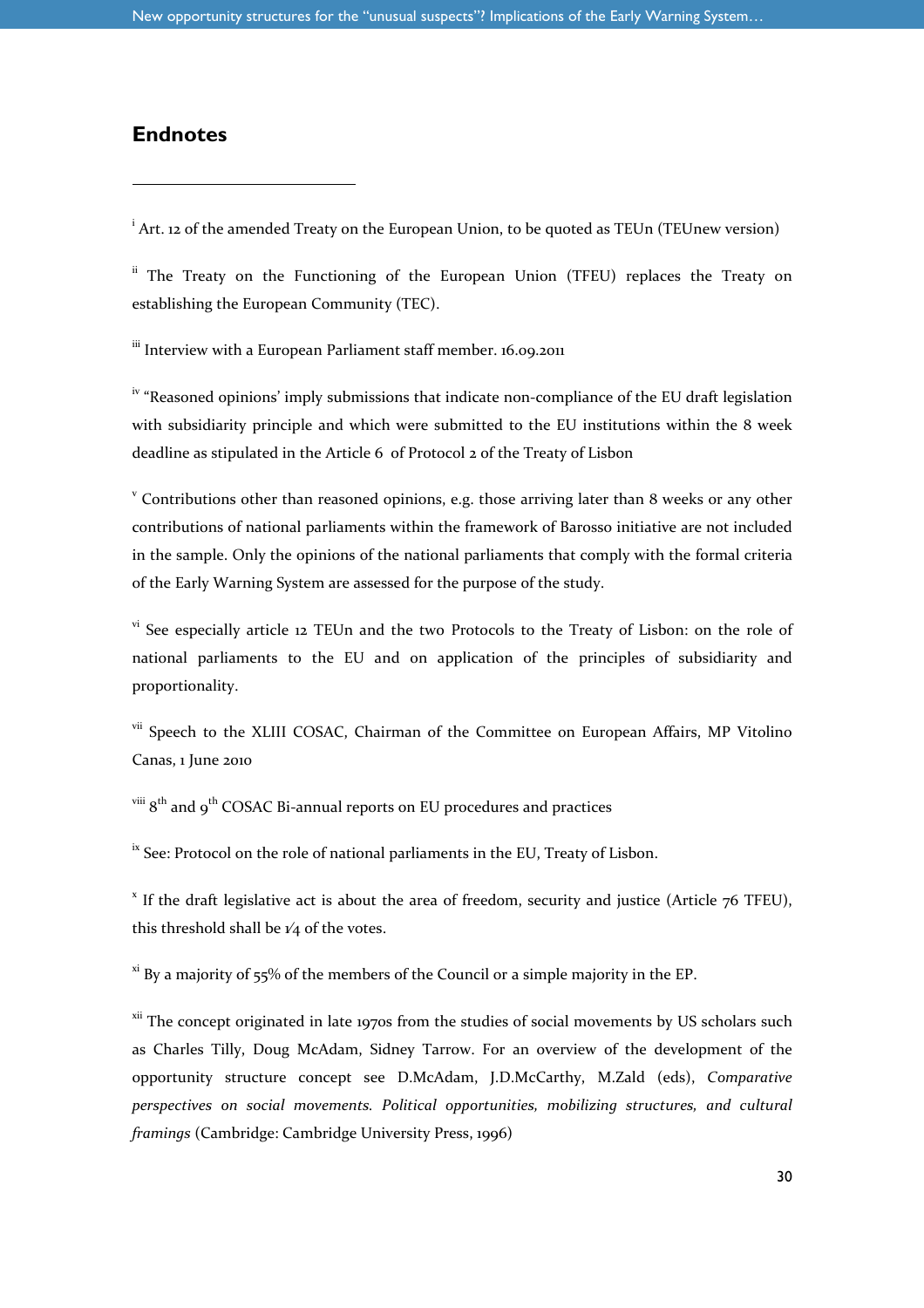xiii On political entrepreneurship see A.Sheingate, J.Hopkins., 'Political entrepreneurship, institutional change, and American political development', *Studies of American Political Development*, Vol.17 (2003), pp.185-203; J.Beckert, 'Agency, entrepreneurs and institutional change. The role of strategic choice and institutionalized practices in organization', in *Organizational Studies*, Vol.20 (1999), pp.:777-799. Within the scope of this study the concept of political entrepreneurship shows that parliaments are not unitary actors but consist of various sub-elements that can be classified along party lines (majority-opposition) or functional lines (MP-administrative staff). These sub-units may form shifting alliances and may have conflicting interests.

<sup>xiv</sup> The authors acknowledge the potential problem of endogeneity: the work on the draft law on executive-legislative cooperation in EU affairs could have been accelerated due to the establishment of an autonomous Ministry of EU affairs, while the Joint European Affairs Committee was split not only due to the "Lisbon Treaty pressure" but also due to a formation of a new party within the Romanian Chamber of Deputies.

xv Interview with a staff member A of the Romanian Chamber of Deputies

<sup>xvi</sup> Interview with a staff member A of the Romanian Senate

-

xvii Interview with a staff member A of the Swedish Riksdag

xviii Interview with a member of the Czech Republic Permanent Representation in Brussels

 $x$ <sup>xix</sup> Interview with two staff members (B, C) of the Romanian Chamber of Deputies

 $\frac{xx}{x}$  For the most comprehensive comparative analysis of the EU-15 see Maurer and Wessels 2001 and for some insights on the role of national parliaments of the more recent Member States, see. Raunio and O' Brennan 2007. Explanatory variables of cross-country variation in the design of the EU affairs parliamentary scrutiny have been covered: T.Bergman, 'National parliaments and EU affairs committees: notes on empirical variation and competing explanations', *Journal of European Public Policy*, Vol.4 (1997), pp.373-387; T.Saalfeld, 'Deliberate delegation or Abdication? Government backbenchers, ministers and European Union legislation', *Journal of legislative studies*, Vol.11 (2005), pp.343-371; T.Raunio, 'Holding governments accountable in European Affairs: Explaining cross-national variation', *Journal of legislative Studies*, Vol.11 (2005), pp.319-342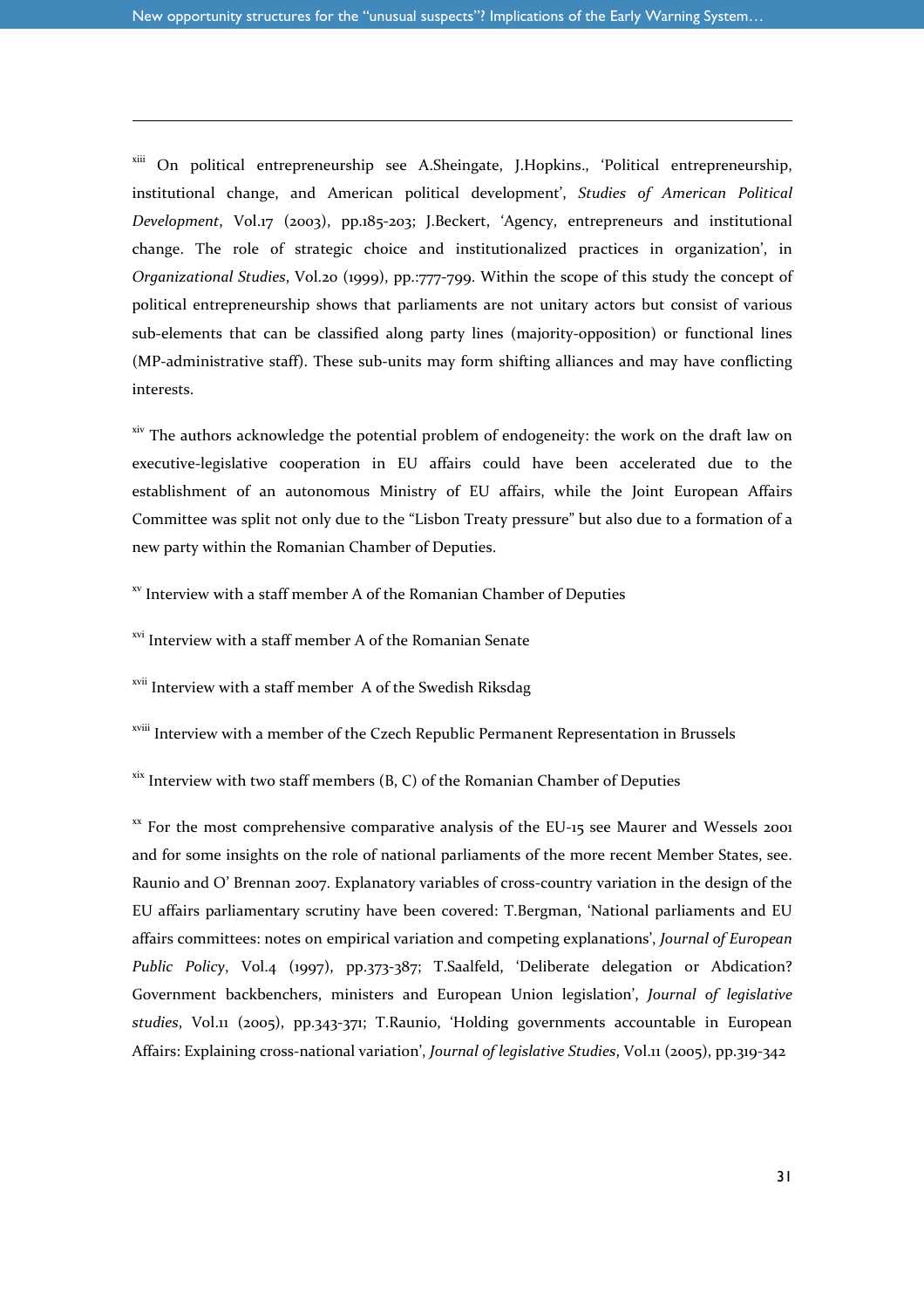<sup>xxi</sup> The author is aware of the potential differences between these two terms although for this specific argument they are considered to be negligible. For the overview of the debate see R.Zimmerling, *Influence and power. Variations on a messy theme* (Dodrecht: Springer, 2005)

 $\frac{xxii}{x}$  Both works are contributions to the Raunio, O'Brennan (2007)

 $x$ <sup>xxiii</sup> Contribution to the Raunio, O'Brennan (2007)

-

 $xxiv$  Contribution to the volumen of O'Brennan and Raunio (2007)

<sup>xxv</sup> As, for example, has been the case with the ECJ rulings favorable to the development of the Union competencies

<sup>xxvi</sup> A term from the principal-agent theory describing the fact that the agent's actions can diverge from the principal's preferences.

<sup>xxvii</sup> Testing this assumption requires extensive qualitative research and, although going beyond the scope of the current paper, provides a promising area of research

xxviii For more details on the checks please see the COSAC website

 $x$ <sup>xxix</sup>Interview with a representative of the Slovenian National Assembly in Brussels (16.11.2010c)

xxx This was done by evaluating the reports drawn up by COSAC for all eight tests and for all participating chambers. See: http://www.cosac.eu/en/info/earlywarning.

xxxi<sub>Interview with members of staff of Romanian Senate and Chamber of Deputies</sub>

xxxii Between 2003-2009 the Dutch parliament had a joint committee on subsidiarity checks, although in practice the chambers often arrived to different conclusions and establishing a compromise was very complicated. For more information see L.Besselink, The Netherlands. The role of the States General within the European Union, Report for the FIDE XXIVth Conference, Madrid 2010

xxxiii Interview with a member of the Swedish Riksdag

xxxiv Source for data: COSAC Secretariat.

xxxvAuthor's calculations based on the information provided by COSAC.

xxxviThis data is to be updated for the last period of 2011 (given that the article is accepted.)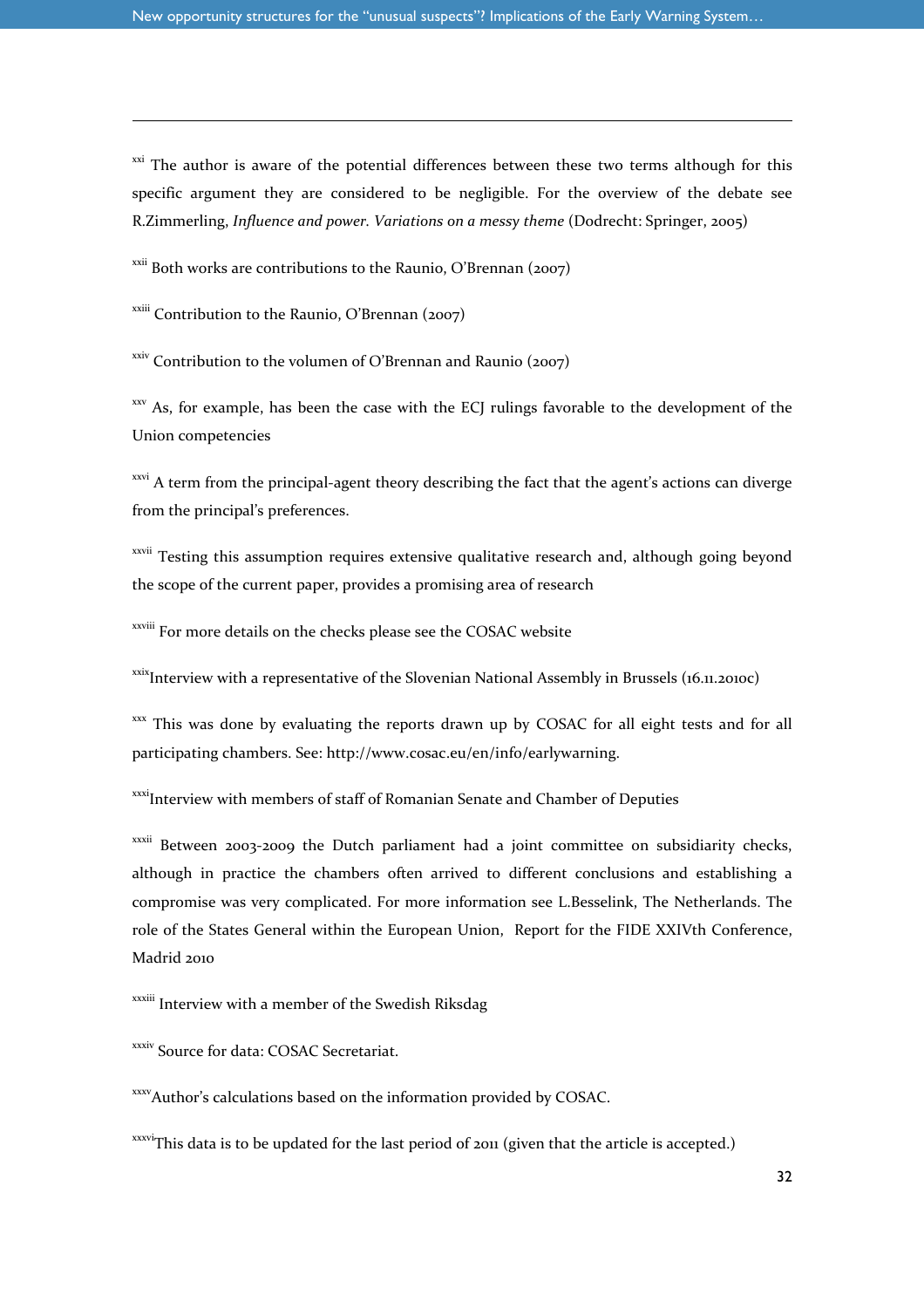$xxxvii$ Based on authors' calculations, official EU institutions data and information from COSAC 16<sup>th</sup> bi-annual report and IPEX; chambers which didn't submit a reasoned opinion are not included

xxxviiiReasoned opinion of the Spanish Cortes wasn't included as in its case both chambers need to adopt a common contribution

xxxixThese differences should be treated with caution as in the process of data-gathering the upperchambers had a larger majority at the end of October 2011.

x<sup>1</sup>Interview with the staff member B of the Romanian Senate

-

<sup>xli</sup>Interview with a staff member B of the Swedish Riksdag